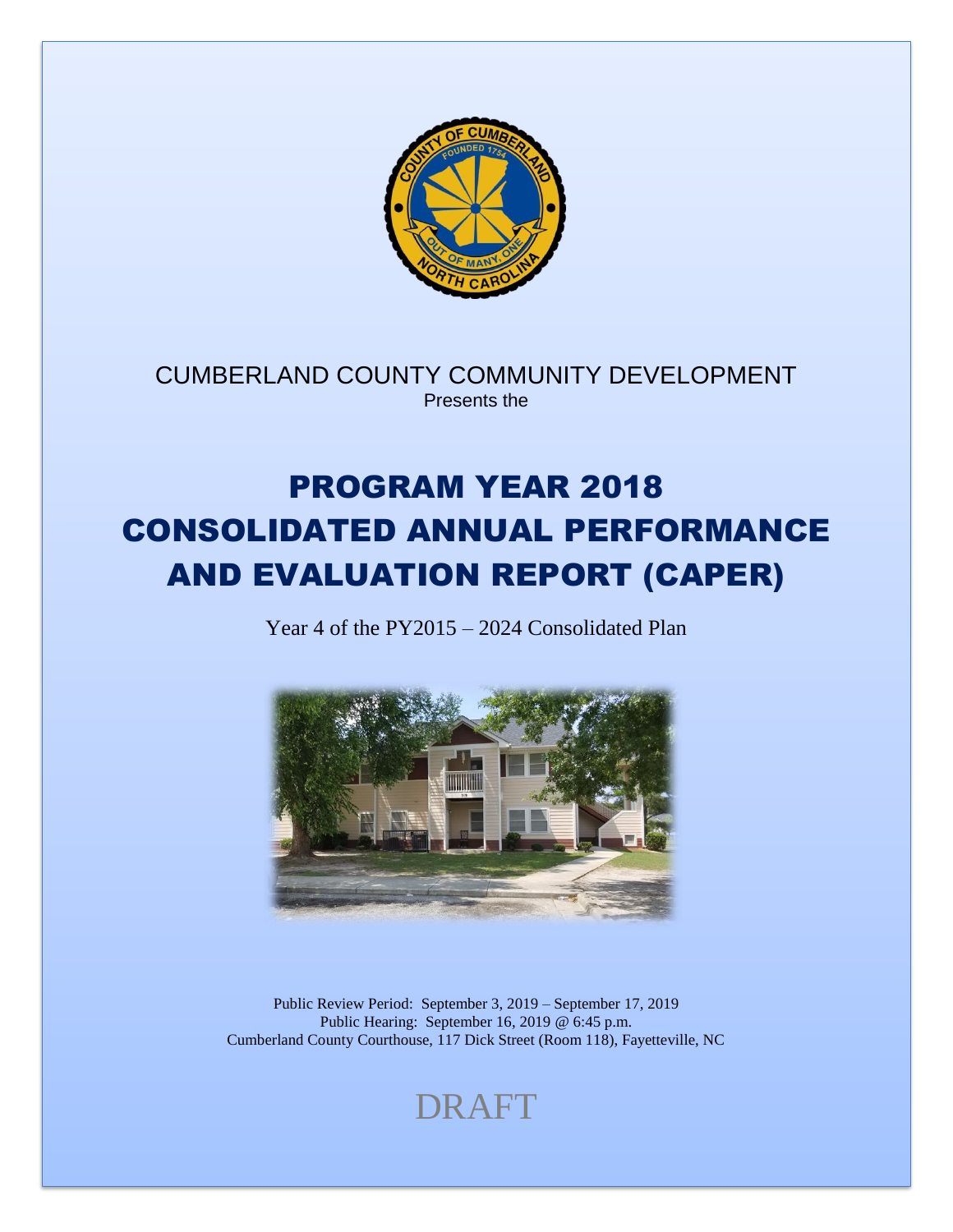## **TABLE OF CONTENTS**

#### **APPENDICES**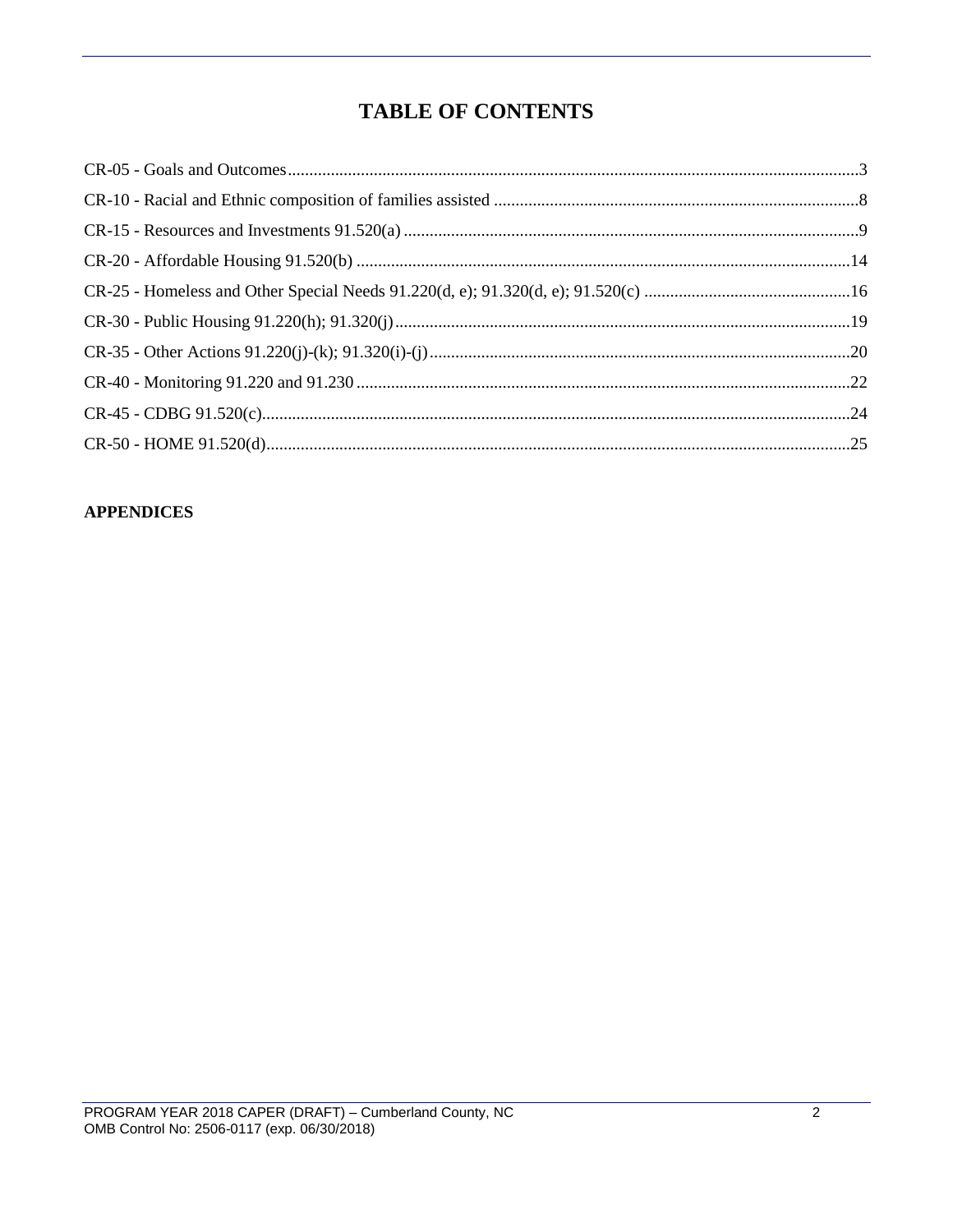## **CR-05 - GOALS AND OUTCOMES**

**Progress the jurisdiction has made in carrying out its strategic plan and its action plan. 91.520(a) This could be an overview that includes major initiatives and highlights that were proposed and executed throughout the program year.**

The Consolidated Annual Performance and Evaluation Report (CAPER), prepared annually by Cumberland County (through Community Development), summarizes the County's progress toward achieving the goals and objectives established in the approved PY 2015-2019 Consolidated Plan. This CAPER covers the period beginning July 1, 2018 through June 30, 2020 and is the fourth report year of the Consolidated Plan period. As an entitlement jurisdiction, the County receives the Community Development Block Grant (CDBG) and the Home Investment Partnership Program (HOME) funds annually. For PY 2018, the County received \$825,817 in CDBG funds and \$399,148 in HOME funds.

Cumberland County utilizes the entitlements to addresses the priorities identified in the Consolidated Plan. The main priorities identified in the Consolidated Plan include affordable housing, homeless services, and noncommunity development activities such as public services and public facilities. These activities are carried out within Cumberland County's geographic service area which includes the Towns of Eastover, Falcon, Godwin, Hope Mills, Linden, Spring Lake, Stedman, Wade and the unincorporated areas. Overall Cumberland County has:

- Improved the quality of the housing and maintained affordability for homeowners and renters.
- **•** Increased the inventory of affordable housing units available in the community through new construction;
- Addressed the needs of the homeless by providing assistance through rapid re-housing, transitional housing, permanent supportive housing, and shelter services; and
- Expanded public services to residents.

Overall, Cumberland County expended over \$1.8 million in federal, state, and local funds to provide affordable housing, improve access to public services and homeless services, and improve public facilities for low to moderate income residents.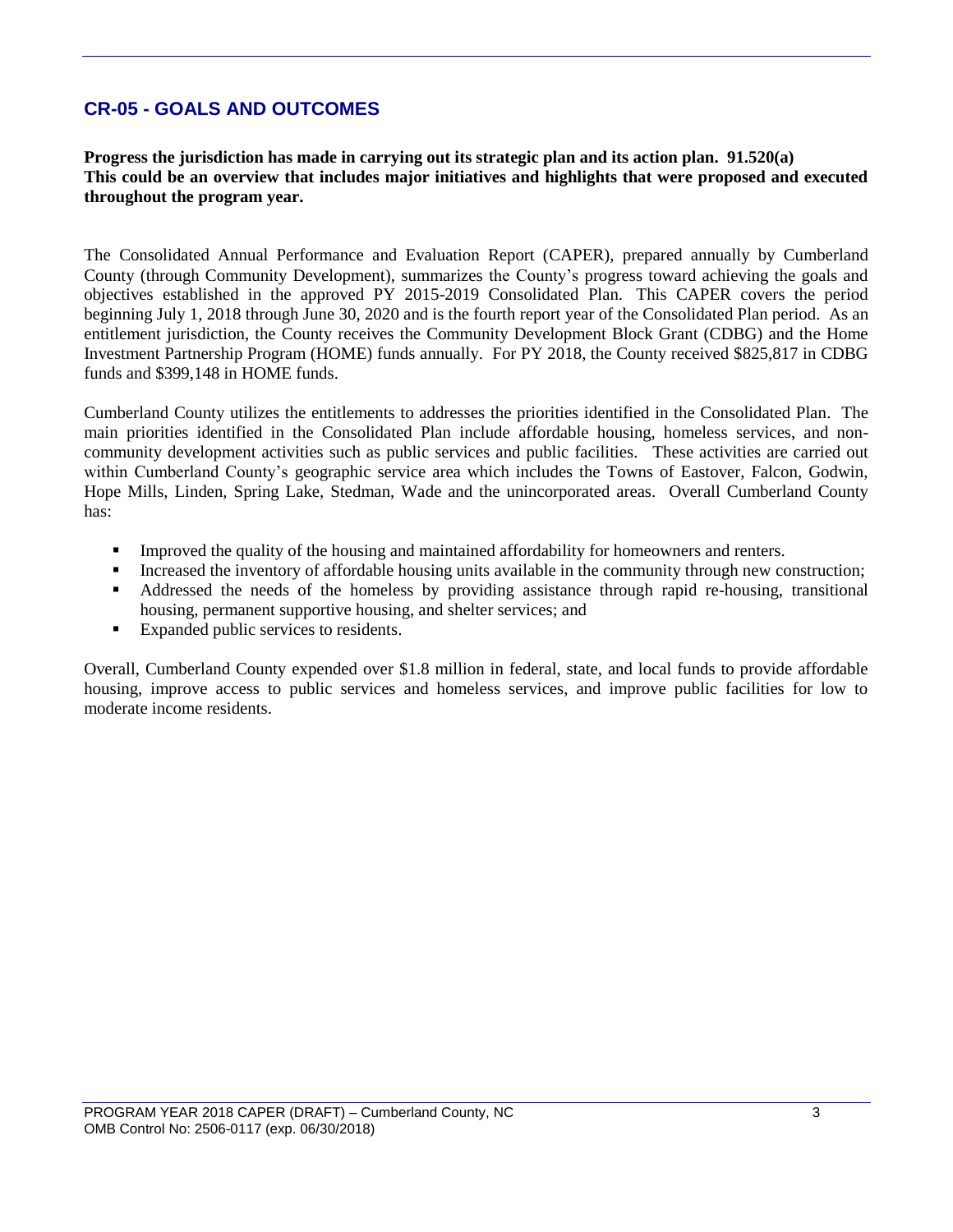#### **Comparison of the proposed versus actual outcomes for each outcome measure submitted with the consolidated plan and explain, if applicable, why progress was not made toward meeting goals and objectives. 91.520(g)**

Categories, priority levels, funding sources and amounts, outcomes/objectives, goal outcome indicators, units of measure, targets, actual outcomes/outputs, and percentage completed for each of the grantee's program year goals.

| Goal                                                          | <b>Category</b>                         | Source /<br><b>Amount</b>                | <b>Indicator</b>                                                                                  | <b>Unit of</b><br><b>Measure</b> | <b>Expected</b><br>Program | Actual-<br>Program<br>Year | <b>Percent</b><br><b>Complet</b><br>e |
|---------------------------------------------------------------|-----------------------------------------|------------------------------------------|---------------------------------------------------------------------------------------------------|----------------------------------|----------------------------|----------------------------|---------------------------------------|
|                                                               |                                         |                                          |                                                                                                   |                                  | Year                       |                            |                                       |
| <b>Essential Services and</b><br>Housing for the Homeless     | Homeless                                | <b>General Fund:</b><br>\$66,900.27      | Tenant-based rental assistance /<br>Rapid Rehousing                                               | Households<br>Assisted           | 25                         | 72                         | $>100\%$                              |
| <b>Essential Services and</b><br>Housing for the Homeless     | Homeless                                | General Fund:<br>\$199,081.83            | <b>Homelessness Prevention</b>                                                                    | Households<br>Assisted           |                            | 158                        | $>100\%$                              |
| <b>Essential Services and</b><br>Housing for the Homeless     | Homeless                                | Continuum of<br>Care:<br>\$124,801.44    | Housing for Homeless added                                                                        | Household<br>Housing Unit        |                            | 12                         | $>100\%$                              |
| Improve Access to Public<br>Services (Human Services)         | Non-Housing<br>Community<br>Development | CDBG: \$30,000                           | Public service activities other<br>than Low/Moderate Income<br><b>Housing Benefit</b>             | Persons<br>Assisted              | 1000                       | 2,685                      | $>100\%$                              |
| Improve Access to Public<br>Services (Human Services)         | Non-Housing<br>Community<br>Development | CDBG:<br>\$37,398.14                     | Public service activities for<br>Low/Moderate Income Housing<br>Benefit                           | Households<br>Assisted           |                            | 47                         | $>100\%$                              |
| <b>Improve Public</b><br>Facilities/Develop<br>Infrastructure | Non-Housing<br>Community<br>Development | CDBG: \$100,000                          | Public Facility or Infrastructure<br><b>Activities for Low/Moderate</b><br>Income Housing Benefit | Households<br>Assisted           |                            | 270                        | $>100\%$                              |
| <b>Increase Affordable</b><br><b>Quality Housing</b>          | <b>Affordable Housing</b>               | CDBG: \$67,863                           | Public Facility or Infrastructure<br><b>Activities for Low/Moderate</b><br>Income Housing Benefit | Households<br>Assisted           |                            | $\overline{7}$             | $>100\%$                              |
| <b>Increase Affordable</b><br><b>Quality Housing</b>          | <b>Affordable Housing</b>               | CDBG: \$250,567<br>HOME:<br>\$239,819.63 | <b>Homeowner Housing</b><br>Rehabilitated                                                         | Household<br>Housing Unit        | 18                         | 21                         | $>100\%$                              |

**Table 1 - Accomplishments – Program Year & Strategic Plan to Date**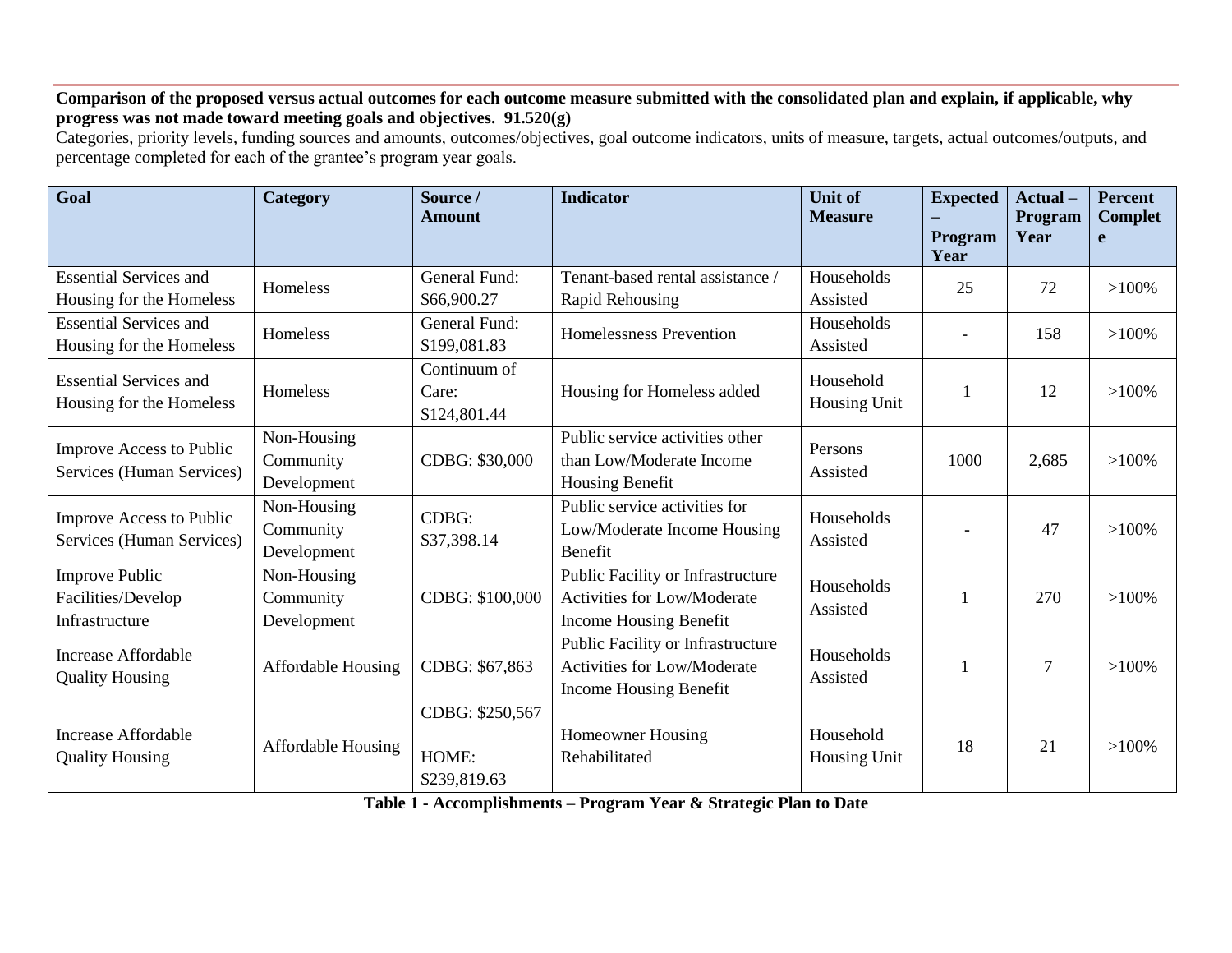#### **Assess how the jurisdiction's use of funds, particularly CDBG, addresses the priorities and specific objectives identified in the plan, giving special attention to the highest priority activities identified.**

#### Increasing Affordable Quality Housing

- Cumberland County expended \$250,567 in CDBG funds and \$239,819.63 in HOME funds to provide housing rehabilitation assistance to 21 homeowners.
- HOME funds in the amount of \$89,036.75 were used to towards the construction of a two (2) duplex townhomes off of Chapel Hill Road in Spring Lake. The project is expected to be completed during the Program Year 2020.
- CDBG funds in the amount of \$67,863 were expended to renovate the interior of three (3) transitional housing units used to provide temporary housing for homeless families with children.

#### Essential Services and Housing for the Homeless

- Through partnership with nonprofit agencies, Cumberland County used local general funds in a total amount of \$265,982.10 to provide rapid rehousing and homeless prevention assistance to a total of 230 families.
- Through the Continuum of Care Program, Cumberland County expended \$124,801.44 to provide transitional and permanent housing as well as supportive services to homeless individuals and families.

#### Improve Access to Public Services

• Cumberland County partnered with local nonprofit organizations to provide public services to 2,732 low to moderate income residents. A total of \$87,50.72 in CDBG funds was expended of which \$37,398.14 was used to provide match toward Continuum of Care programs.

#### Improve Public Facilities/Develop Infrastructure

CDBG funds in the amount of \$100,000 were used towards the demolition of the Grove View Terrace apartments. New units (270) for low to moderate income households is currently under construction.

Community Development did not receive applications from businesses for economic development. Therefore, there were no expenditures for this type of activity.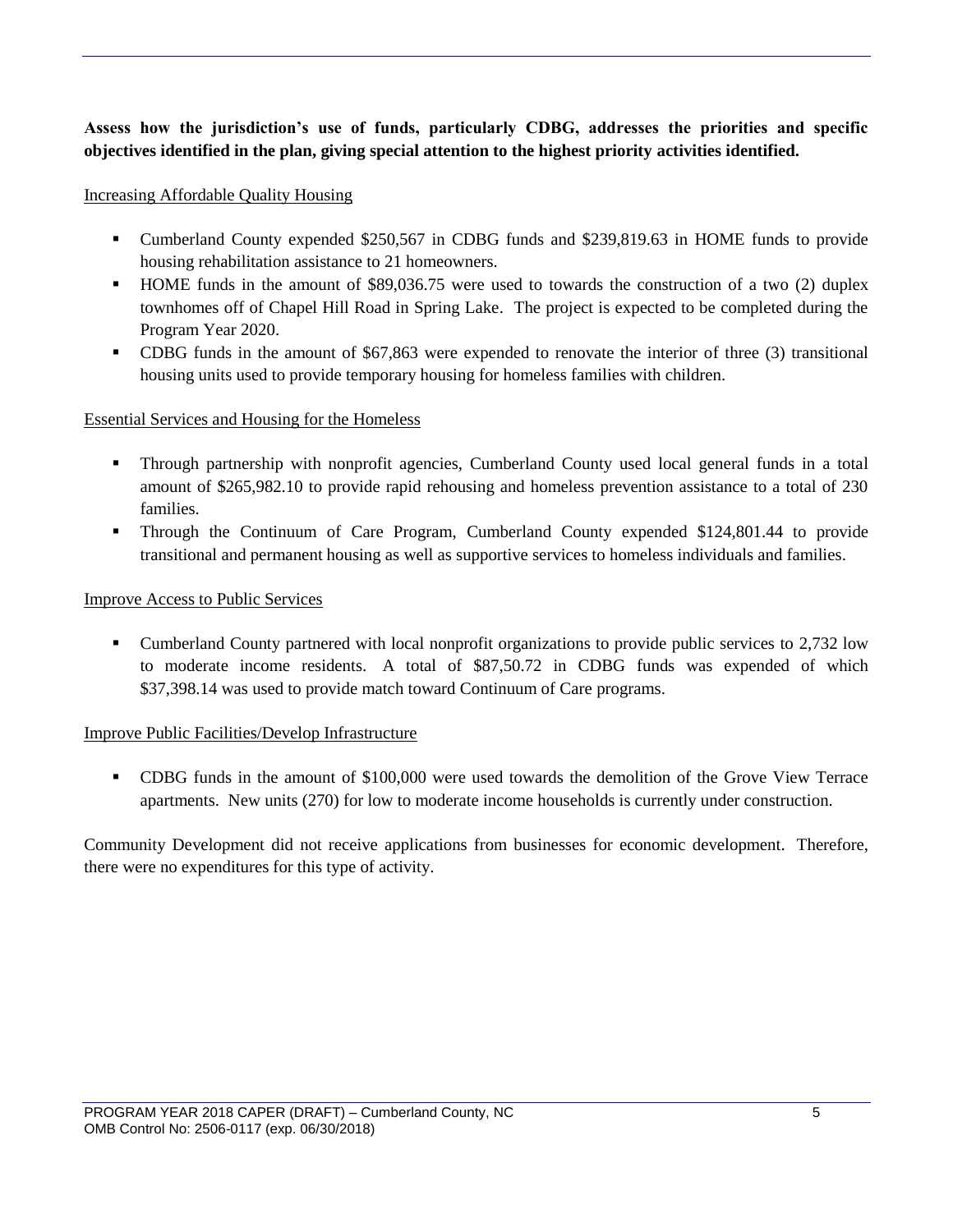CDBG Expenditures included:

- 1. Owner-occupied Housing Rehabilitation = \$187,136
- 2. Housing Project Delivery = \$187,624
- 3. Public Services =  $$87,051$
- 4. Public Facilities  $= $143,700$
- 5. General Administration =  $$112,653$

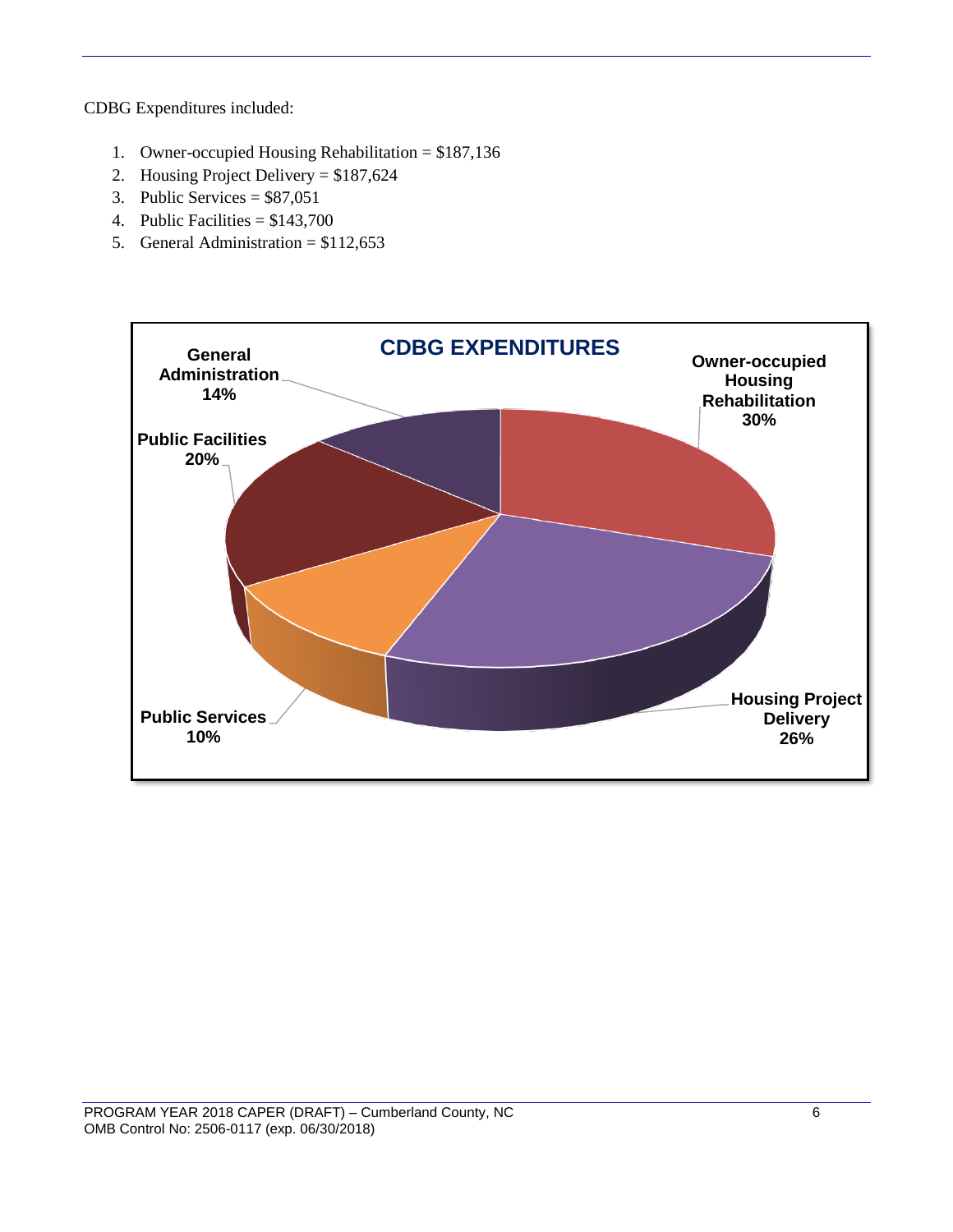HOME expenditures included:

- 1. CHDO (New Construction of a two units pending completion) = \$89,037
- 2. Housing Rehabilitation =  $$239,820$
- 3. General Administration =  $$16,450$

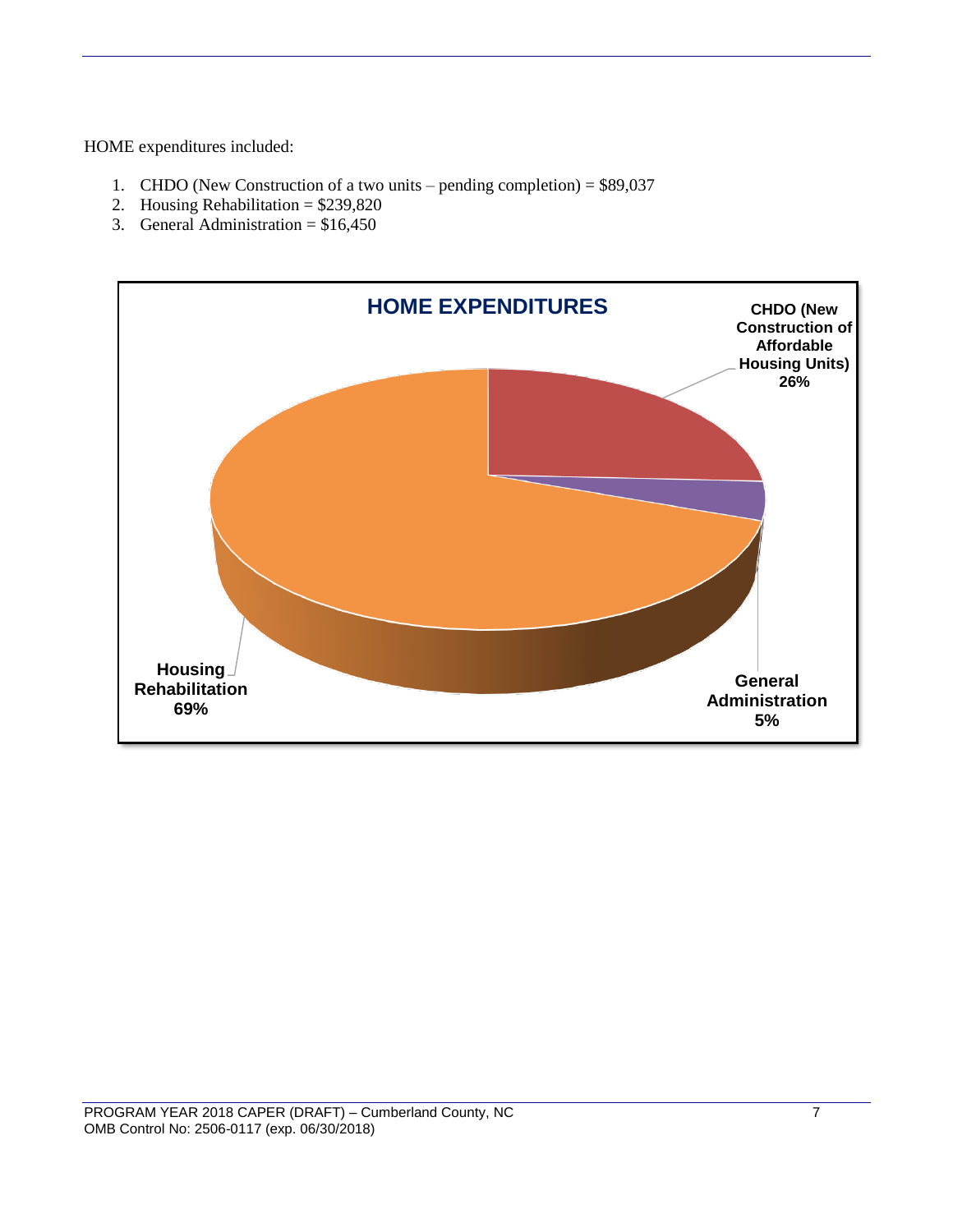## **CR-10 - RACIAL AND ETHNIC COMPOSITION OF FAMILIES ASSISTED**

**Describe the families assisted (including the racial and ethnic status of families assisted). 91.520(a)** 

|                                           | <b>CDBG</b> | <b>HOME</b> |
|-------------------------------------------|-------------|-------------|
| White                                     | 894         | 2           |
| <b>Black or African American</b>          | 1466        | 3           |
| Asian                                     | 71          | 0           |
| American Indian or American Native        | 58          | $\Omega$    |
| Native Hawaiian or Other Pacific Islander | 248         | $\Omega$    |
| Other / Multi-racial                      | 18          | $\Omega$    |
| <b>Total</b>                              | 2,755       | 5           |
| Hispanic                                  | 184         | 0           |
| Not Hispanic                              | 2571        |             |

#### **Table 2 – Table of assistance to racial and ethnic populations by source of funds**

#### **Narrative**

The majority of the households receiving assistance through CDBG and HOME consisted of minorities. Hispanics were under-represented with only 7% of individuals receiving assistance. Other races that were underrepresented included Asians (3%), American Indians/American Natives (2%), and Native Hawaiian/Pacific Islanders (9%).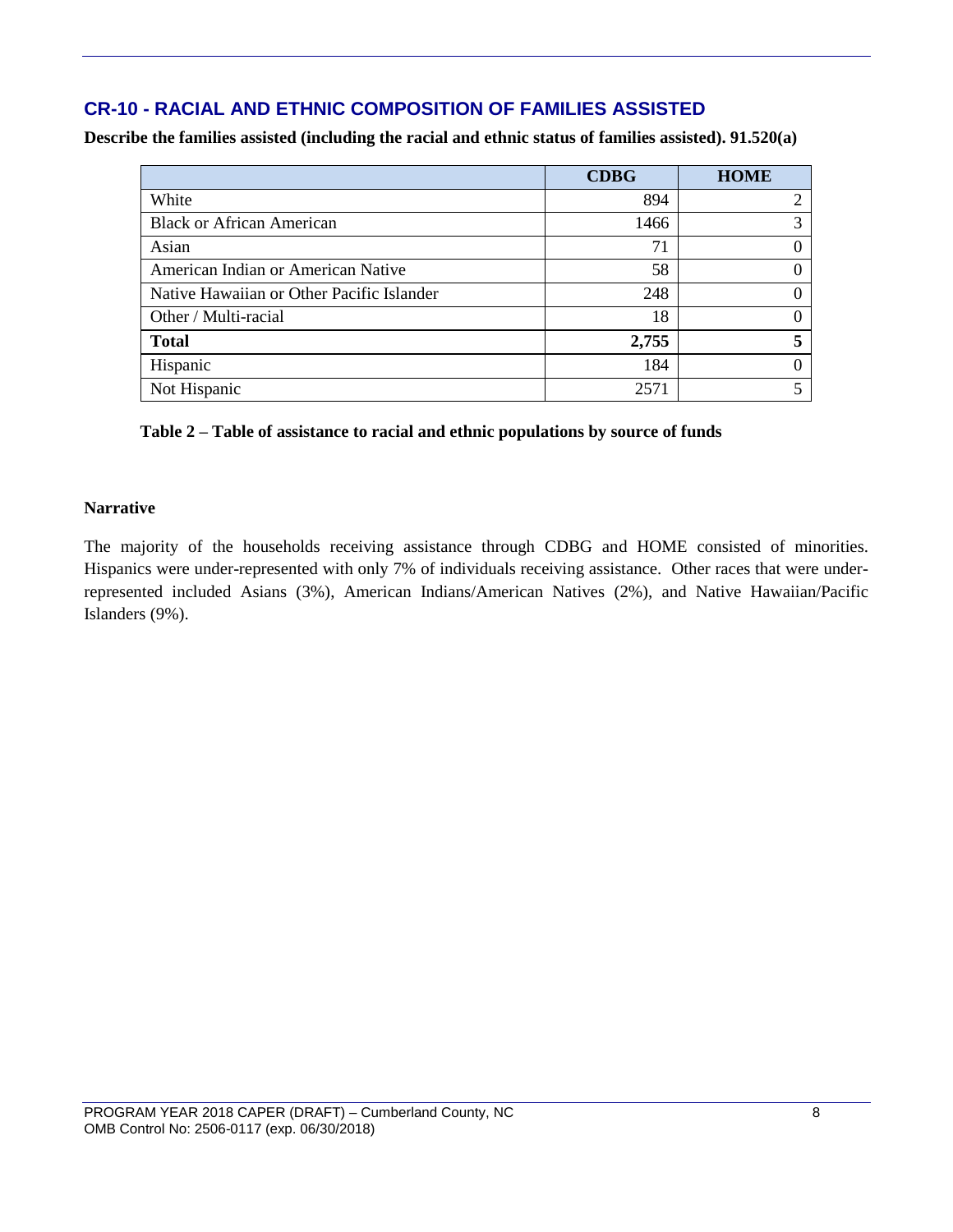## **CR-15 - RESOURCES AND INVESTMENTS 91.520(A)**

#### **Identify the resources made available**

| <b>Source of Funds</b>     | <b>Source</b>              | <b>Resources Made</b><br><b>Available</b> | Amount<br><b>Expended</b><br><b>During Program</b><br>Year |
|----------------------------|----------------------------|-------------------------------------------|------------------------------------------------------------|
| <b>CDBG</b>                | <b>CDBG</b>                | \$1,598,817                               | \$825,439                                                  |
| <b>HOME</b>                | <b>HOME</b>                | \$1,099,148                               | \$361,506                                                  |
| Competitive McKinney-Vento | Competitive McKinney-Vento |                                           |                                                            |
| Homeless Assistance Act    | Homeless Assistance Act    | 0                                         | $\Omega$                                                   |
| Continuum of Care          | Continuum of Care          | 174,370                                   | 124,801.44                                                 |
| General Fund               | General Fund               | 124,242                                   | 95,847                                                     |
| Other                      | Other                      | 143,993                                   | 57,711                                                     |

**Table 3 - Resources Made Available**

#### **Narrative**

#### **Identify the geographic distribution and location of investments**

| <b>Target Area</b>            | <b>Planned Percentage of</b><br><b>Allocation</b> | <b>Actual Percentage of</b><br><b>Allocation</b> | <b>Narrative Description</b> |
|-------------------------------|---------------------------------------------------|--------------------------------------------------|------------------------------|
| <b>Cumberland County Area</b> | 100                                               |                                                  | Community-wide               |

#### **Table 4 – Identify the geographic distribution and location of investments**

#### **Narrative**

Funds are invested countywide which allows for flexible use of funds and other available resources to meet the needs of the community.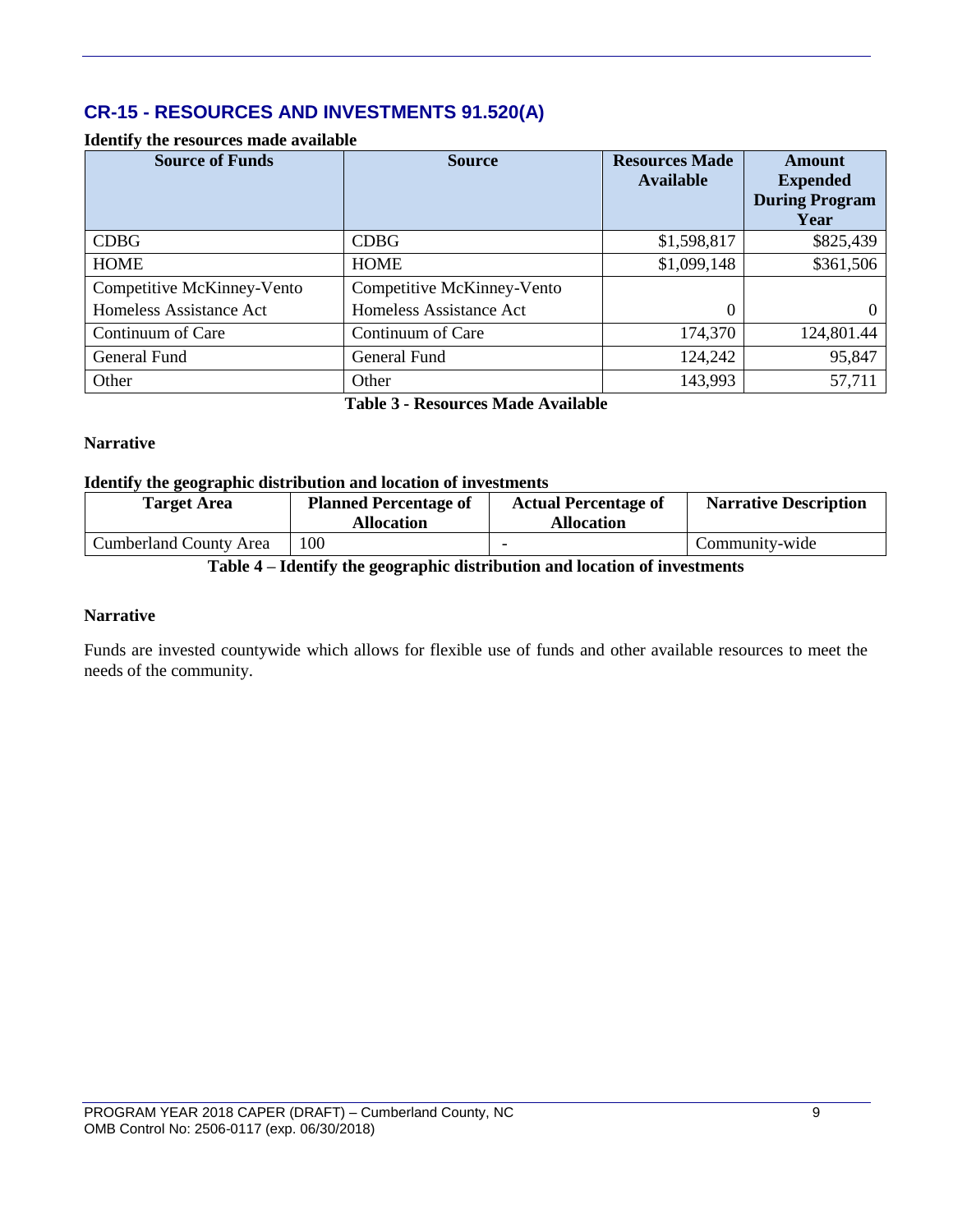#### **Leveraging**

**Explain how federal funds leveraged additional resources (private, state and local funds), including a description of how matching requirements were satisfied, as well as how any publicly owned land or property located within the jurisdiction that were used to address the needs identified in the plan.**

During the 2018 program year, approximately \$508,386 was used to leverage federal funds. Of this amount, Cumberland County contributed approximately \$411,584 in general funds and approximately \$96,802 was contributed by private agencies consisting of nonprofits seeking federal and state funding through Cumberland County.

| <b>Fiscal Year Summary - HOME Match</b>                                        |              |  |  |  |  |
|--------------------------------------------------------------------------------|--------------|--|--|--|--|
| 1. Excess match from prior Federal fiscal year                                 | \$162,630.00 |  |  |  |  |
| 2. Match contributed during current Federal fiscal year                        | \$43,533.20  |  |  |  |  |
| 3. Total match available for current Federal fiscal year (Line 1 plus Line 2)  | \$119,096.80 |  |  |  |  |
| 4. Match liability for current Federal fiscal year                             | \$0          |  |  |  |  |
| 5. Excess match carried over to next Federal fiscal year (Line 3 minus Line 4) | \$119,096.80 |  |  |  |  |

**Table 5 – Fiscal Year Summary - HOME Match Report**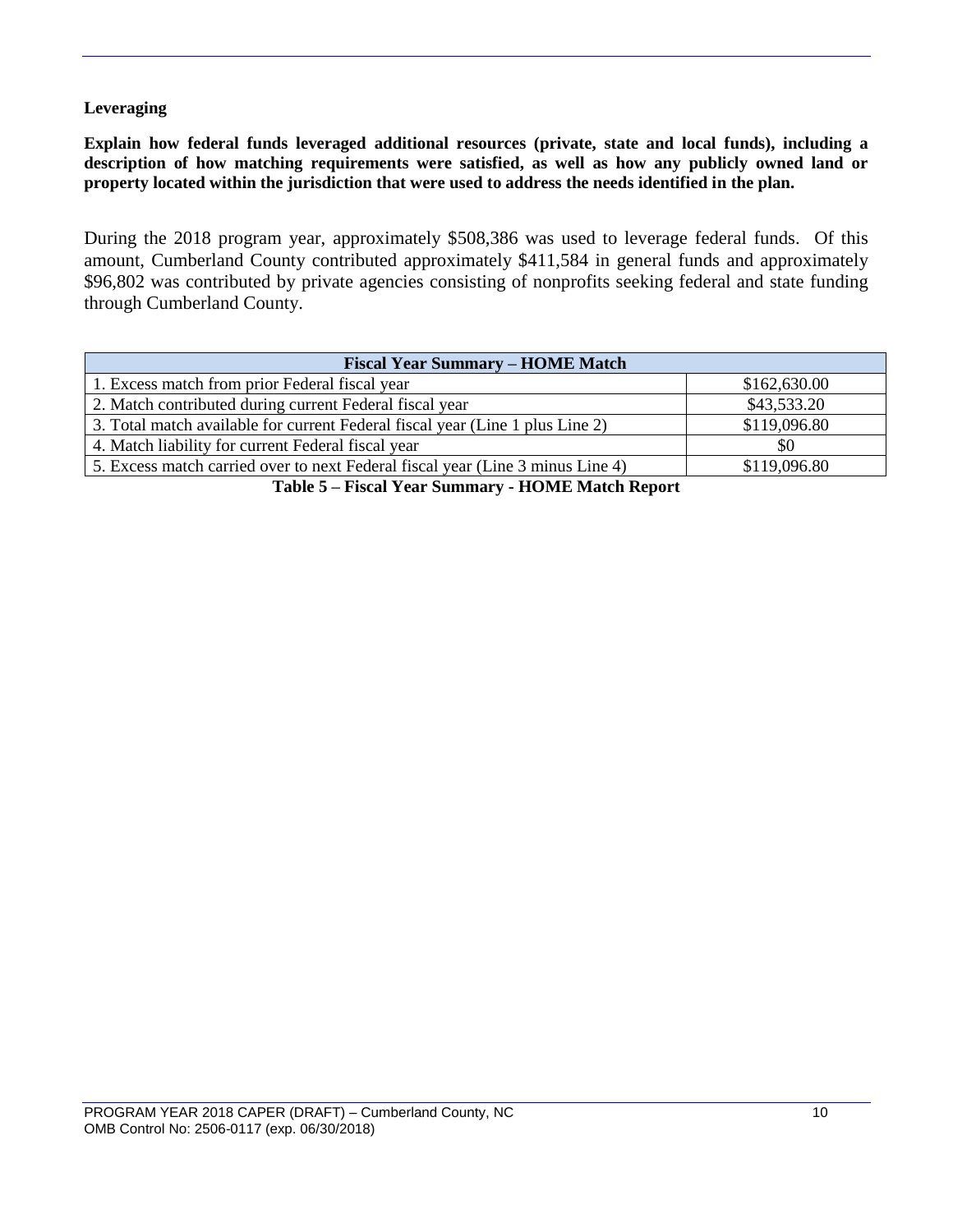| <b>Match Contribution for the Federal Fiscal Year</b> |                     |              |                |                  |                      |                     |                  |                    |  |
|-------------------------------------------------------|---------------------|--------------|----------------|------------------|----------------------|---------------------|------------------|--------------------|--|
| <b>Project No.</b>                                    | Date of             | Cash         | Foregone       | <b>Appraised</b> | <b>Required</b>      | <b>Site</b>         | <b>Bond</b>      | <b>Total Match</b> |  |
| or Other ID                                           | <b>Contribution</b> | (non-Federal | Taxes, Fees,   | <b>Land/Real</b> | <b>Infrastructur</b> | Preparation,        | <b>Financing</b> |                    |  |
|                                                       |                     | sources)     | <b>Charges</b> | <b>Property</b>  | e                    | <b>Construction</b> |                  |                    |  |
|                                                       |                     |              |                |                  |                      | Materials,          |                  |                    |  |
|                                                       |                     |              |                |                  |                      | <b>Donated</b>      |                  |                    |  |
|                                                       |                     |              |                |                  |                      | labor               |                  |                    |  |
|                                                       |                     |              |                |                  |                      |                     |                  |                    |  |

**Table 6 – Match Contribution for the Federal Fiscal Year**

#### **HOME MBE/WBE report**

| <b>Program Income</b> – Enter the program amounts for the reporting period |                               |                              |                            |                           |  |  |  |
|----------------------------------------------------------------------------|-------------------------------|------------------------------|----------------------------|---------------------------|--|--|--|
| <b>Balance on hand at begin-</b>                                           | <b>Amount received during</b> | <b>Total amount expended</b> | <b>Amount expended for</b> | Balance on hand at end of |  |  |  |
| ning of reporting period                                                   | reporting period              | during reporting period      | <b>TBRA</b>                | reporting period          |  |  |  |
|                                                                            |                               |                              |                            |                           |  |  |  |
|                                                                            | 200,000                       | 198,367.91                   |                            |                           |  |  |  |

**Table 7 – Program Income**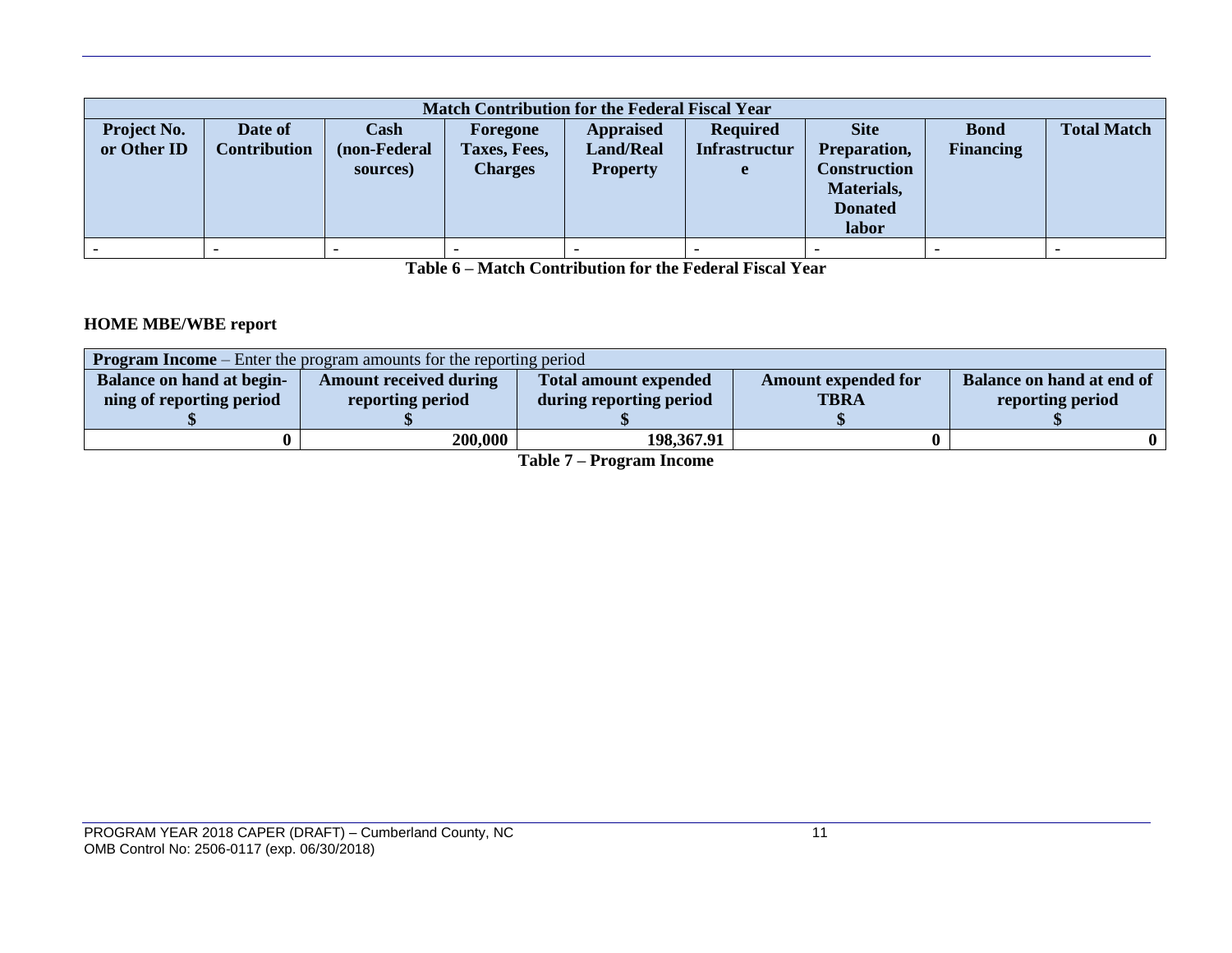| Minority Business Enterprises and Women Business Enterprises – Indicate the number and dollar value of |                  |                                                                 |                                                      |                                      |                 |                   |  |  |
|--------------------------------------------------------------------------------------------------------|------------------|-----------------------------------------------------------------|------------------------------------------------------|--------------------------------------|-----------------|-------------------|--|--|
| contracts for HOME projects completed during the reporting period                                      |                  |                                                                 |                                                      |                                      |                 |                   |  |  |
|                                                                                                        | <b>Total</b>     |                                                                 | <b>Minority Business Enterprises</b>                 |                                      |                 | <b>White Non-</b> |  |  |
|                                                                                                        |                  | <b>Alaskan</b><br><b>Native or</b><br><b>American</b><br>Indian | <b>Asian or</b><br><b>Pacific</b><br><b>Islander</b> | <b>Black Non-</b><br><b>Hispanic</b> | <b>Hispanic</b> | <b>Hispanic</b>   |  |  |
| <b>Contracts</b>                                                                                       |                  |                                                                 |                                                      |                                      |                 |                   |  |  |
| Number                                                                                                 | 5                | $\overline{2}$                                                  |                                                      | $\boldsymbol{0}$                     | $\mathbf{0}$    | $\mathfrak{D}$    |  |  |
| Dollar                                                                                                 | 255,327          | 119,179                                                         | 64,200                                               | $\overline{0}$                       | $\overline{0}$  | 71,948            |  |  |
| Amount                                                                                                 |                  |                                                                 |                                                      |                                      |                 |                   |  |  |
| <b>Sub-Contracts</b>                                                                                   |                  |                                                                 |                                                      |                                      |                 |                   |  |  |
| Number                                                                                                 | $\overline{0}$   | $\boldsymbol{0}$                                                | $\mathbf{0}$                                         | $\overline{0}$                       | $\mathbf{0}$    | $\overline{0}$    |  |  |
| Dollar                                                                                                 | $\Omega$         | $\Omega$                                                        | $\theta$                                             | $\overline{0}$                       | $\theta$        | $\theta$          |  |  |
| Amount                                                                                                 |                  |                                                                 |                                                      |                                      |                 |                   |  |  |
|                                                                                                        | <b>Total</b>     | Women<br><b>Business</b><br><b>Enterprises</b>                  | <b>Male</b>                                          |                                      |                 |                   |  |  |
| <b>Contracts</b>                                                                                       |                  |                                                                 |                                                      |                                      |                 |                   |  |  |
| Number                                                                                                 | 5                | $\overline{2}$                                                  | 3                                                    |                                      |                 |                   |  |  |
| Dollar                                                                                                 | 255,327          | 119,179                                                         | 136,148                                              |                                      |                 |                   |  |  |
| Amount                                                                                                 |                  |                                                                 |                                                      |                                      |                 |                   |  |  |
| <b>Sub-Contracts</b>                                                                                   |                  |                                                                 |                                                      |                                      |                 |                   |  |  |
| Number                                                                                                 | $\boldsymbol{0}$ | $\boldsymbol{0}$                                                | $\theta$                                             |                                      |                 |                   |  |  |
| Dollar                                                                                                 | $\overline{0}$   | $\overline{0}$                                                  | $\Omega$                                             |                                      |                 |                   |  |  |
| Amount                                                                                                 |                  |                                                                 |                                                      |                                      |                 |                   |  |  |

**Table 8 - Minority Business and Women Business Enterprises**

**Minority Owners of Rental Property** – Indicate the number of HOME assisted rental property owners and the total amount of HOME funds in these rental properties assisted

|                  | <b>Total</b> |                                                          | <b>Minority Property Owners</b>                      |                                      |                 |                 |  |
|------------------|--------------|----------------------------------------------------------|------------------------------------------------------|--------------------------------------|-----------------|-----------------|--|
|                  |              | <b>Alaskan</b><br><b>Native or</b><br>American<br>Indian | <b>Asian or</b><br><b>Pacific</b><br><b>Islander</b> | <b>Black Non-</b><br><b>Hispanic</b> | <b>Hispanic</b> | <b>Hispanic</b> |  |
| Number           |              |                                                          |                                                      |                                      |                 |                 |  |
| Dollar<br>Amount | 0            |                                                          |                                                      |                                      | 0               |                 |  |

**Table 9 – Minority Owners of Rental Property**

| <b>Relocation and Real Property Acquisition</b> – Indicate the number of persons displaced, the cost of relocation<br>payments, the number of parcels acquired, and the cost of acquisition |  |  |  |  |
|---------------------------------------------------------------------------------------------------------------------------------------------------------------------------------------------|--|--|--|--|
| Parcels Acquired                                                                                                                                                                            |  |  |  |  |
| <b>Businesses Displaced</b>                                                                                                                                                                 |  |  |  |  |
| <b>Nonprofit Organizations Displaced</b>                                                                                                                                                    |  |  |  |  |
| Households Temporarily Relocated, not Displaced                                                                                                                                             |  |  |  |  |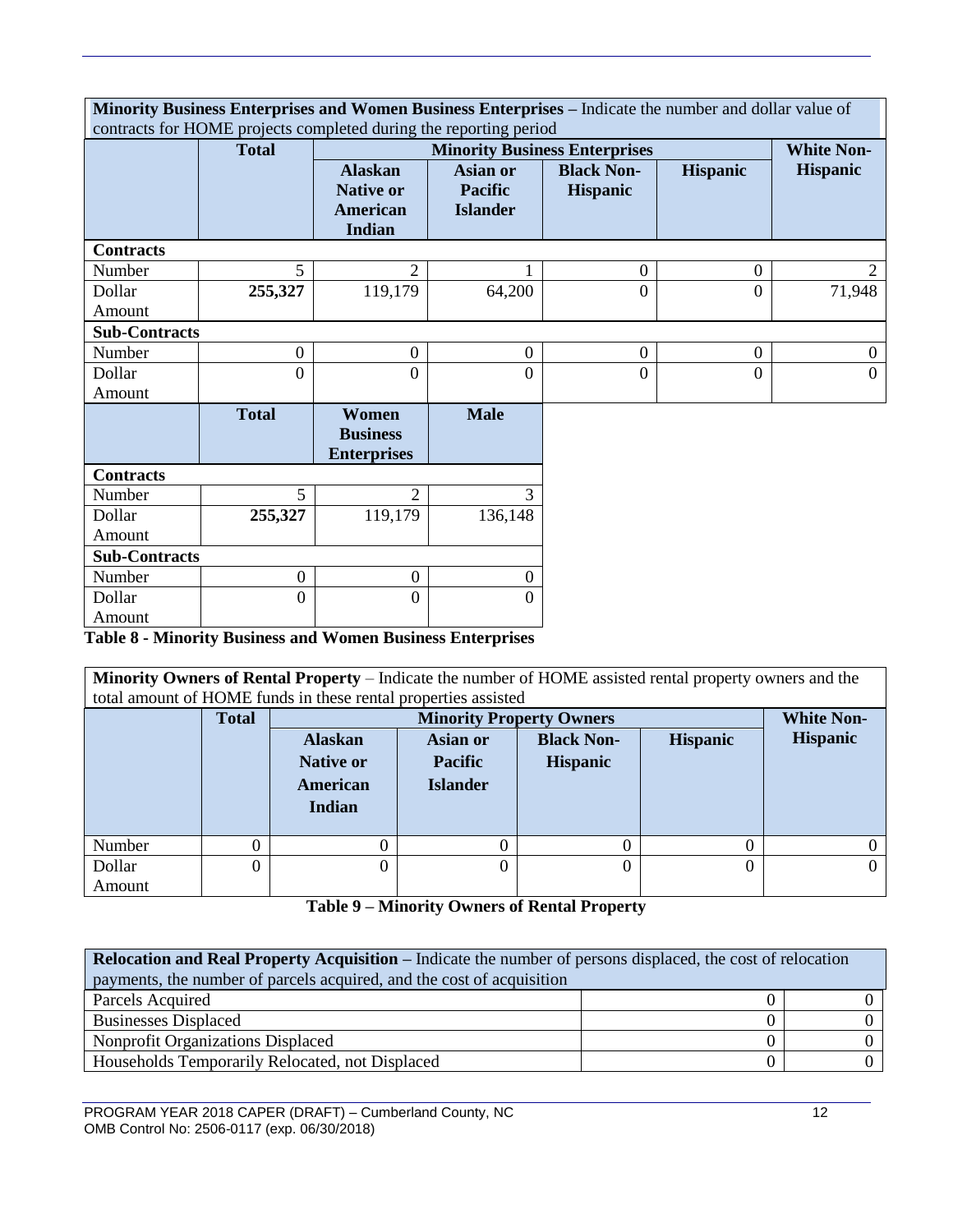| <b>Households</b><br><b>Displaced</b> | <b>Total</b> | <b>Alaskan</b><br><b>Native or</b><br>American<br>Indian | <b>Asian or</b><br><b>Pacific</b><br><b>Islander</b> | <b>Minority Property Enterprises</b><br><b>Black Non-</b><br><b>Hispanic</b> | <b>Hispanic</b> | <b>White Non-</b><br><b>Hispanic</b> |
|---------------------------------------|--------------|----------------------------------------------------------|------------------------------------------------------|------------------------------------------------------------------------------|-----------------|--------------------------------------|
| Number                                |              |                                                          |                                                      |                                                                              |                 |                                      |
| Cost                                  |              |                                                          |                                                      |                                                                              |                 |                                      |

**Table 10 – Relocation and Real Property Acquisition**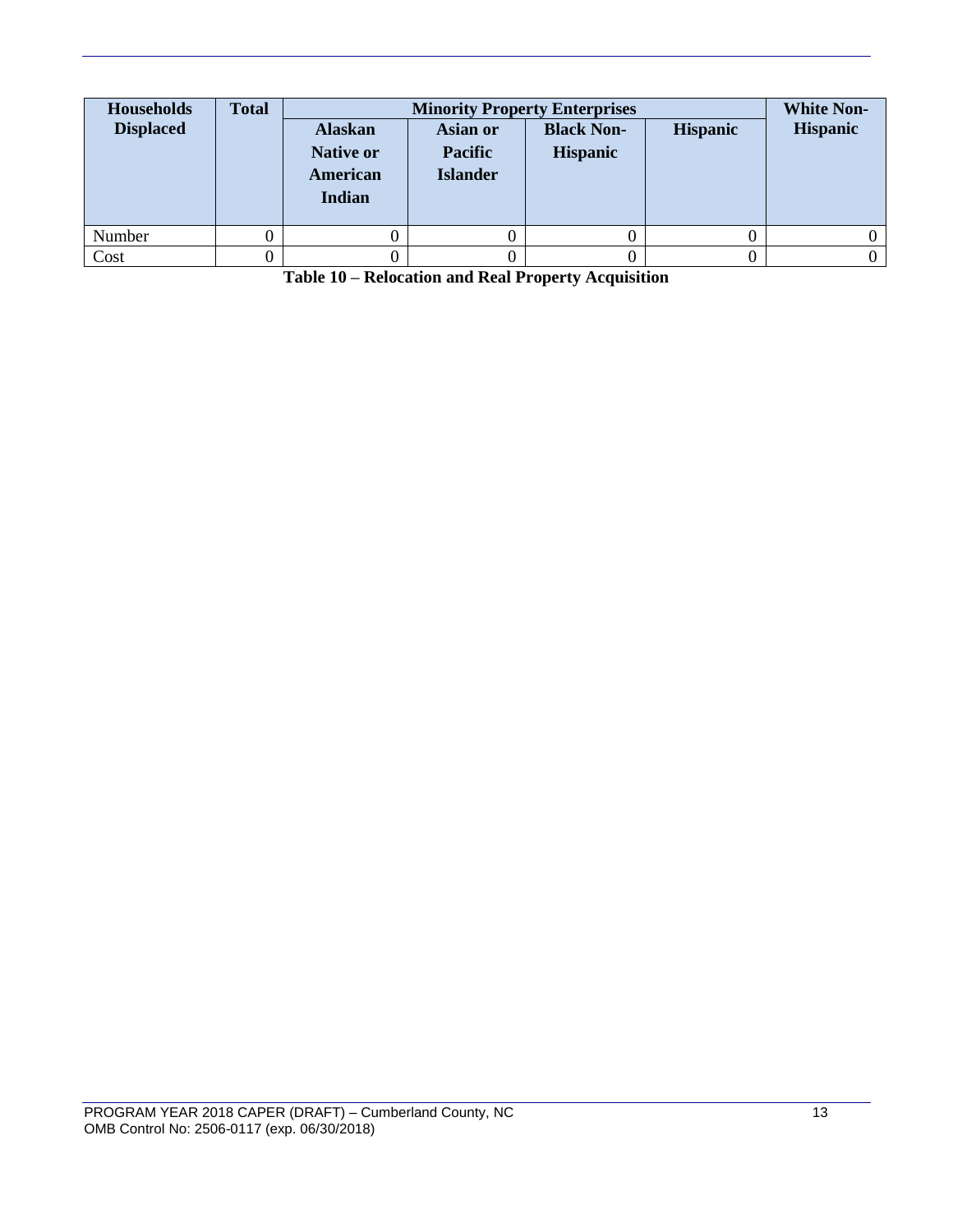## **CR-20 - AFFORDABLE HOUSING 91.520(B)**

**Evaluation of the jurisdiction's progress in providing affordable housing, including the number and types of families served, the number of extremely low-income, low-income, moderate-income, and middle-income persons served.**

|                                              | <b>One-Year Goal</b> | <b>Actual</b> |
|----------------------------------------------|----------------------|---------------|
| Number of Homeless households to be provided |                      |               |
| affordable housing units                     | 20                   | 242           |
| Number of Non-Homeless households to be      |                      |               |
| provided affordable housing units            |                      | 270           |
| Number of Special-Needs households to be     |                      |               |
| provided affordable housing units            |                      |               |
| <b>Total</b>                                 | 20                   | 519           |

**Table 11 – Number of Households**

|                                               | <b>One-Year Goal</b> | <b>Actual</b> |
|-----------------------------------------------|----------------------|---------------|
| Number of households supported through Rental |                      |               |
| Assistance                                    | 12                   | 230           |
| Number of households supported through The    |                      |               |
| Production of New Units                       | $\overline{2}$       |               |
| Number of households supported through Rehab  |                      |               |
| of Existing Units                             | 23                   |               |
| Number of households supported through        |                      |               |
| <b>Acquisition of Existing Units</b>          | 0                    |               |
| <b>Total</b>                                  | 30                   | 251           |

**Table 12 – Number of Households Supported**

#### **Discuss the difference between goals and outcomes and problems encountered in meeting these goals.**

Construction of a duplex townhome is still pending completion along with housing rehabilitation of two owneroccupied homes Cumberland County met 91% of accomplishing its goal in renovating 23 owner-occupied units.

#### **Discuss how these outcomes will impact future annual action plans.**

Cumberland County do not anticipate any significant impact on future Annual Action Plans. There are projects currently under construction that is projected to be completed within the next Program Year.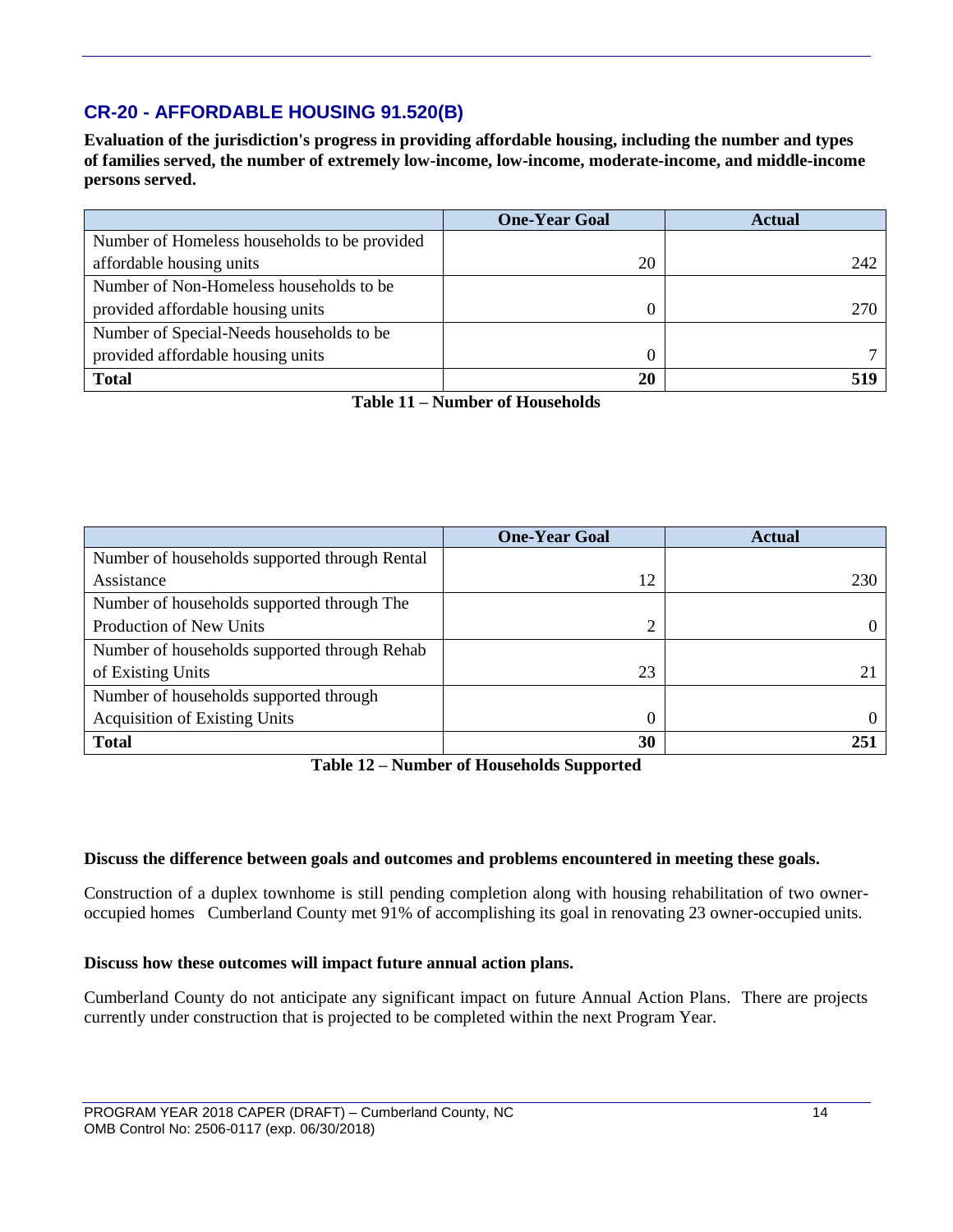**Include the number of extremely low-income, low-income, and moderate-income persons served by each activity where information on income by family size is required to determine the eligibility of the activity.**

| <b>Number of Households Served</b> | <b>CDBG</b> Actual | <b>HOME</b> Actual |
|------------------------------------|--------------------|--------------------|
| <b>Extremely Low-income</b>        | 2,519              |                    |
| Low-income                         | 175                |                    |
| Moderate-income                    |                    |                    |
| Total                              | 2.737              |                    |

|  |  | <b>Table 13 – Number of Households Served</b> |  |
|--|--|-----------------------------------------------|--|
|--|--|-----------------------------------------------|--|



Before



After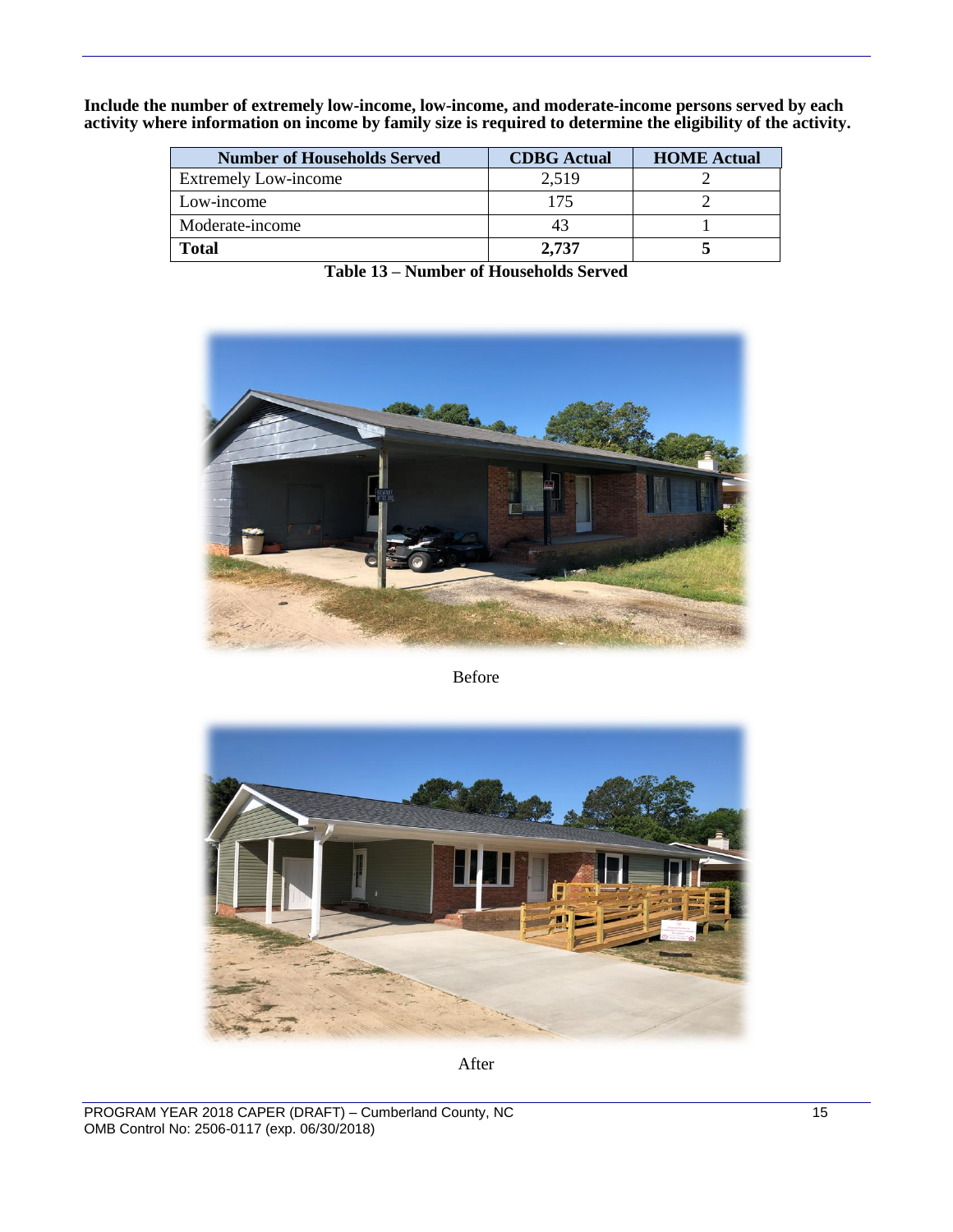## **CR-25 - HOMELESS AND OTHER SPECIAL NEEDS 91.220(D, E); 91.320(D, E); 91.520(C)**

#### **Evaluate the jurisdiction's progress in meeting its specific objectives for reducing and ending homelessness through:**

#### **Reaching out to homeless persons (especially unsheltered persons) and assessing their individual needs**

Cumberland County's Community Development Department is an active member of the Fayetteville / Cumberland County Continuum of Care (CoC) on Homelessness and continues to serve as the lead agency for the CoC Notice of Funding Availability (NOFA) and Emergency Solutions Grant (ESG) application processes. Providers within the CoC network participate in a community-wide, coordinated intake/assessment system using the Vulnerability Index (VI) and Service Prioritization Decision Assistance Tool (SPDAT). This system allows the participating providers to assess and prioritize the households based on needs. Through this process, persons with higher needs are given priority to access housing and services from local providers.

#### **Addressing the emergency shelter and transitional housing needs of homeless persons**

Cumberland County also serves as Grantee and provider of a transitional housing program for homeless families. Robin's Meadow Transitional Housing Program provides 12 units for homeless families with children. Cumberland County used CDBG funds to renovate the interior of the units so that families are housed in a safe and decent housing complex.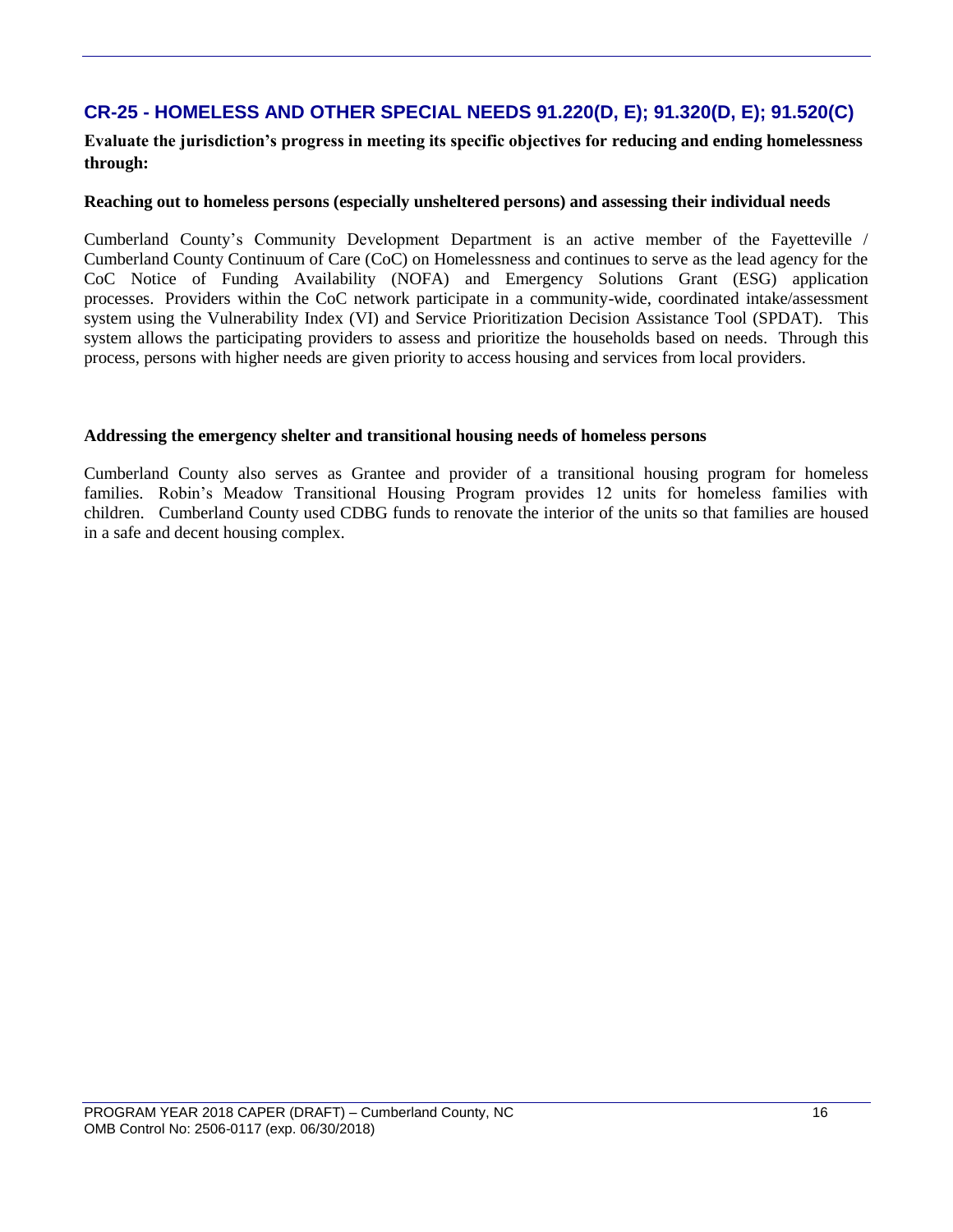

Robin's Meadow Transitional Housing

**Helping low-income individuals and families avoid becoming homeless, especially extremely low-income individuals and families and those who are: likely to become homeless after being discharged from publicly funded institutions and systems of care (such as health care facilities, mental health facilities, foster care and other youth facilities, and corrections programs and institutions); and, receiving assistance from public or private agencies that address housing, health, social services, employment, education, or youth needs**

Cumberland County serves as the lead agency for the local CoC. Cumberland County prepares the Consolidated application for the State's ESG Program access funds for local agencies to provide emergency response and housing stabilization services to those persons who are homeless or at-risk of homelessness. Through the coordinated intake/assessment process, individuals and families will have access to other programs including those managed by partnering agencies.

Discharge planning- Formalized discharge protocols have been implemented statewide in the areas of foster care, health care, mental health and corrections. Through participation in the CoC efforts, the County continues to encourage compliance with these protocols at all levels.

Through the Housing Rehabilitation Program, homeowners are able to obtain assistance to prevent their homes from deteriorating into life-threatening, uninhabitable and condemned conditions, thereby preventing one of the lesser-known causes of homelessness.

The County's Community Services Specialist continues to promote fair housing practices to encourage the prevention of homelessness through the provision of housing counseling, mediation of landlord tenant disputes, referrals, and training in fair housing law. The practical application of these services can prevent evictions and foreclosure which may result in homelessness.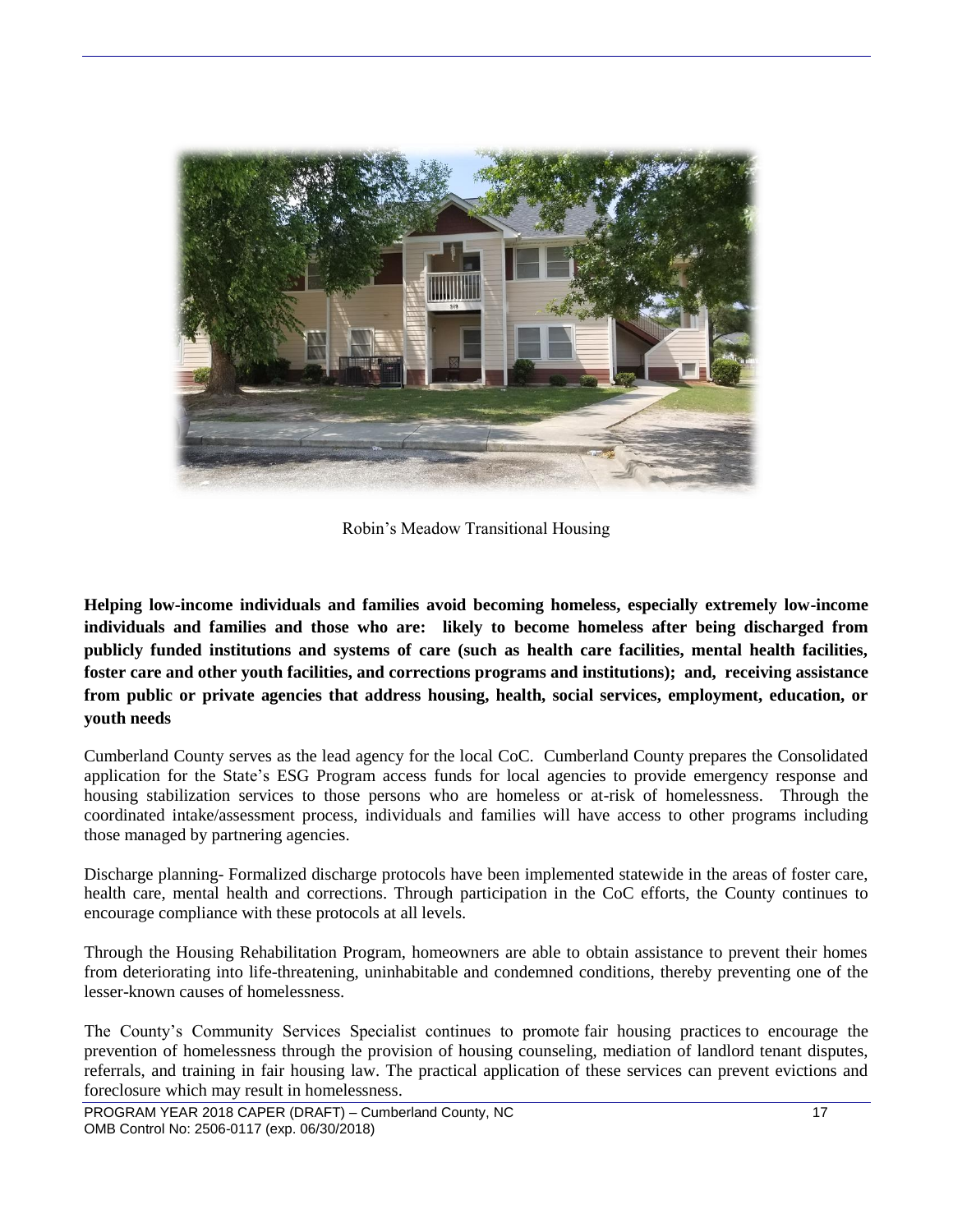Through the County's Homebuyers program, potential applicants are required to take a Homebuyer Workshop. Through this workshop, prospective homebuyers are able to gain the skills necessary to maintain homeownership and prevent foreclosure.

The County's Public Services funds support two programs which assist low-moderate income residents in paying for prescription medical and dental expenses because medical expenses are a major contributor to financial problems that may precede a loss of housing. Better Health of Cumberland County and the Cumberland County Medication Access Program purchases prescription drugs for County residents who have been denied assistance from all other sources and have a monthly household income at or below 200% of the federal poverty guidelines.

**Helping homeless persons (especially chronically homeless individuals and families, families with children, veterans and their families, and unaccompanied youth) make the transition to permanent housing and independent living, including shortening the period of time that individuals and families experience homelessness, facilitating access for homeless individuals and families to affordable housing units, and preventing individuals and families who were recently homeless from becoming homeless again**

Cumberland County Community Development partners with other agencies within the network to coordinate housing and services that address these special populations.

Cumberland County Community Development serves as the grantee of a CoC Program (Safe Homes for New Beginnings) that provides permanent supportive housing program (5 units) for individuals who have substance abuse disorders and are literally homeless. This program designates 60% of its beds for chronically homeless individuals.

Bonanza (managed by Endeavors) is a permanent supportive housing program (7 units) which targets individuals and families who are homeless with a disability.

Leath Commons (managed by Cumberland Interfaith Hospitality Network) serves as a permanent supportive housing program (5 units/10 beds) for families who are homeless and have a disability.

Through use of local general funds, Cumberland County partnered with Endeavors to provide rapid re-housing / homeless prevention assistance to persons experiencing homelessness or at-risk of homelessness.

Volunteers of America, through the Supportive Services for Veteran Families Program, offers a permanent housing program that provides short-term/medium term financial assistance to veterans and their families.

The Fayetteville Metropolitan Housing Authority (FMHA), in partnership with the Fayetteville Veteran Affairs Medical Center, provides HUD-VASH vouchers to eligible homeless veterans.

These programs offer comprehensive case management and supportive services in the form of education assistance, life skills classes, employment assistance, medical/mental health assistance and other vital services necessary to help individuals become self sufficient. Clients receiving financial assistance for security deposits, rental and/or utility assistance, were able to transition from being literally homeless to permanently housed.

Cumberland County will continue its efforts in partnering with local developers to expand the supply of affordable housing units by requiring developers to designate a percentage of units for extremely low-income persons.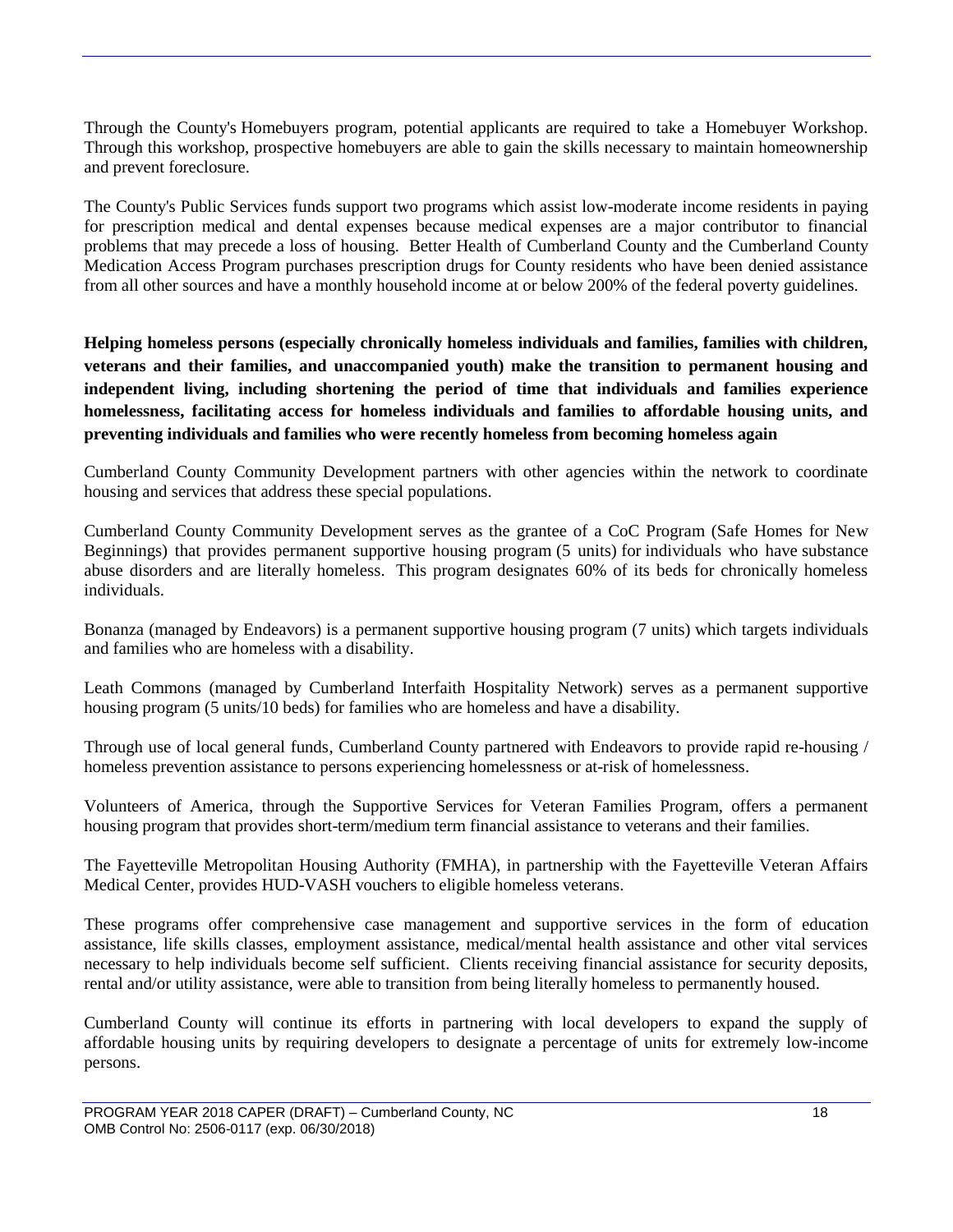## **CR-30 - PUBLIC HOUSING 91.220(H); 91.320(J)**

#### **Actions taken to address the needs of public housing**

Cumberland County has partnered with the FMHA to provide additional affordable housing through the redevelopment of Grove View Terrace. FMHA carried out the demolition of 216 existing units and will construct 270 new units. This will bring 54 additional affordable units in the community. The project is expected to be completed in the next Program Year.

#### **Actions taken to encourage public housing residents to become more involved in management and participate in homeownership**

Not applicable.

#### **Actions taken to provide assistance to troubled PHAs**

Not applicable – FMHA has been designated as a high performing housing authority and is not considered troubled.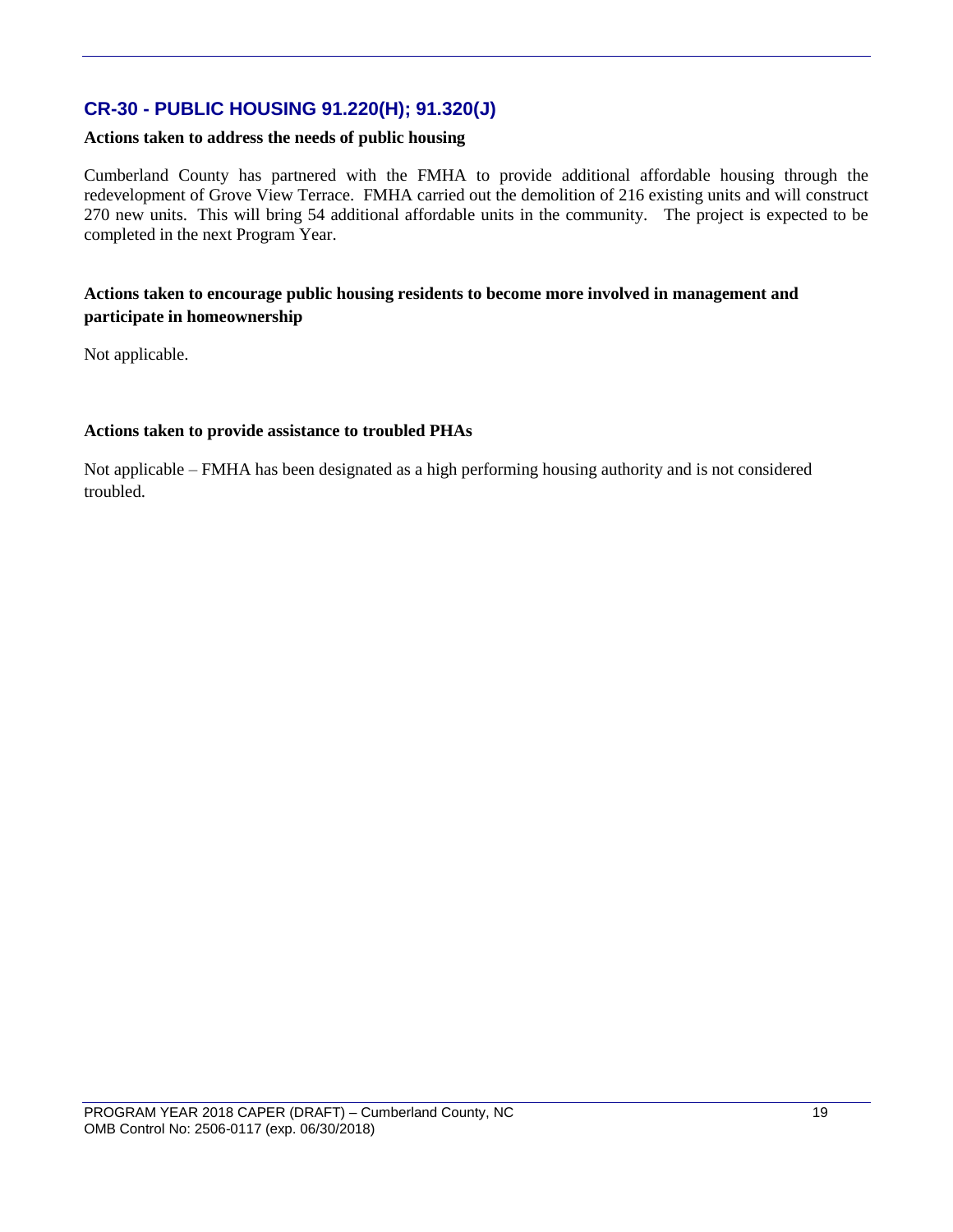## **CR-35 - OTHER ACTIONS 91.220(J)-(K); 91.320(I)-(J)**

**Actions taken to remove or ameliorate the negative effects of public policies that serve as barriers to affordable housing such as land use controls, tax policies affecting land, zoning ordinances, building codes, fees and charges, growth limitations, and policies affecting the return on residential investment. 91.220 (j); 91.320 (i)**

Cumberland County is not aware of any negative effects of public policies that may serve as barriers to affordable housing in our jurisdiction. Over the years, the department has been able to maintain and/or remove barriers to affordable housing by:

- 1. Partnering with eligible organizations designated as Community Housing Development Organizations (CHDOs) to increase the production and supply of affordable housing in the community;
- 2. Continuing to offer low interest loans to investor-owners for rehabilitation of rental property to rent to low and moderate income renters;
- 3. Providing loans, closing cost assistance grants, and mortgage credit certificates for potential low/moderate-income homebuyers; and
- 4. Encouraging the local CoC to use the Housing First Model to remove any barriers homeless persons may face while trying to access housing.

#### **Actions taken to address obstacles to meeting underserved needs. 91.220(k); 91.320(j)**

Cumberland County continues to engage with the local municipalities and residents throughout the geographic service area to identify any unmet needs. In addition, Cumberland County continues to seek other resources to create additional services or support existing programs. Due to limited CDBG funding, it has been a challenge to address other public service needs.

#### **Actions taken to reduce lead-based paint hazards. 91.220(k); 91.320(j)**

Cumberland County has been continuously proactive in addressing lead-based based paint hazards through education and training. The following actions are taken:

Implementation of lead-based paint hazard reduction measures as part of our housing programs to comply with 24 CFR 35.

Contractors who rehabilitate homes built prior to 1978 are required to attend safe work practices training for leadbased paint. Contractors may take the safe work practices training through any qualified training provider. Under our Housing Rehabilitation Program, a certificate of completion of a Safe Work Practice training is necessary to work on homes built prior to 1978. Cumberland County does accept certificates of completion for Safe Work Practice training conducted by any Safe Work Practice training provider.

Staff persons are trained in the new HUD/EPA regulations that require contractors to use Safe Work Practices to mitigate lead-based paint hazards in private homes and childcare centers.

Distribution of the brochure to all housing rehabilitation program applicants on the hazards of lead-based paint ("The Lead-Safe Certified Guide to Renovate Right").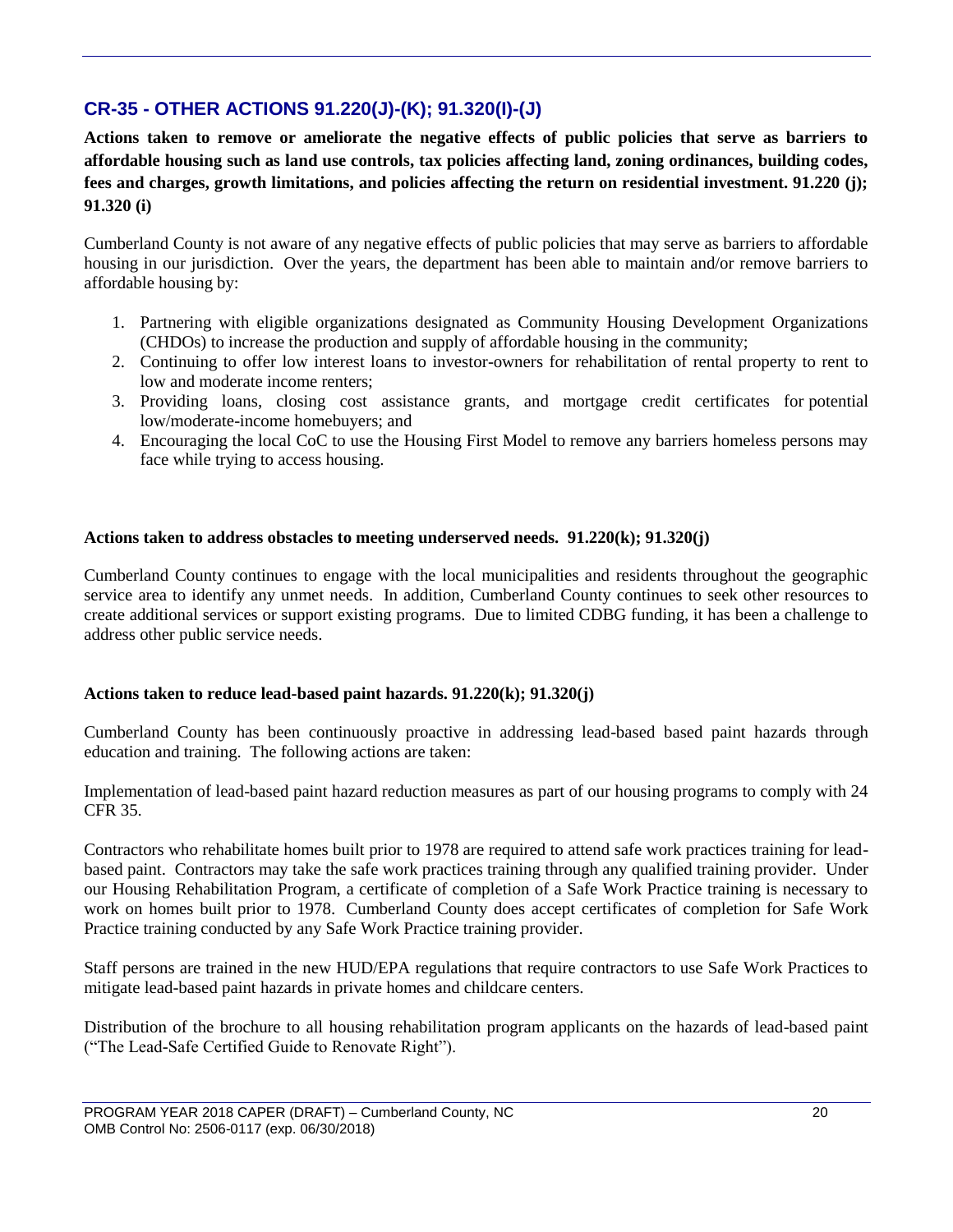#### **Actions taken to reduce the number of poverty-level families. 91.220(k); 91.320(j)**

Cumberland County has been proactive in addressing poverty-level families in the community through its programs and partnering with other human services agencies to alleviate the problem of excessive rent burdens for the poor by providing assistance through programs such as housing rehabilitation, transitional housing and public services by providing access to medication for chronic illnesses and other medical needs.

#### **Actions taken to develop institutional structure. 91.220(k); 91.320(j)**

Cumberland County has years of experience and is well equipped to implement and coordinate activities among public, private and non-profit agencies. Cumberland County will continue strengthening existing partnerships and exploring new partnerships. Although the funding has decreased over the years, Cumberland County has streamlined its processes for efficiency and effectiveness, in addition to searching for additional funding resources to strengthen its ability to offer programs and services.

#### **Actions taken to enhance coordination between public and private housing and social service agencies. 91.220(k); 91.320(j)**

Cumberland County enhanced coordination between agencies by providing funding through a request for proposal process to eligible agencies to improve access of services.

#### **Identify actions taken to overcome the effects of any impediments identified in the jurisdictions analysis of impediments to fair housing choice. 91.520(a)**

Cumberland County continues to increase awareness of fair housing law for housing service providers serving minorities and special populations through mainstream networking, literature, workshops, and partnering with other agencies to promote and increase awareness.

- 1. Cumberland County partnered with Community Housing Development Organizations (CHDOs) to increase the production and supply of 4 additional affordable housing units in the Balsawood subdivision;
- 2. Cumberland County is partnering with FMHA to put CDBG funds in the demolition of old housing units for reconstruction of new subsidized housing units, of which 14 units will be designated for households whose incomes are 40% or below the area median income;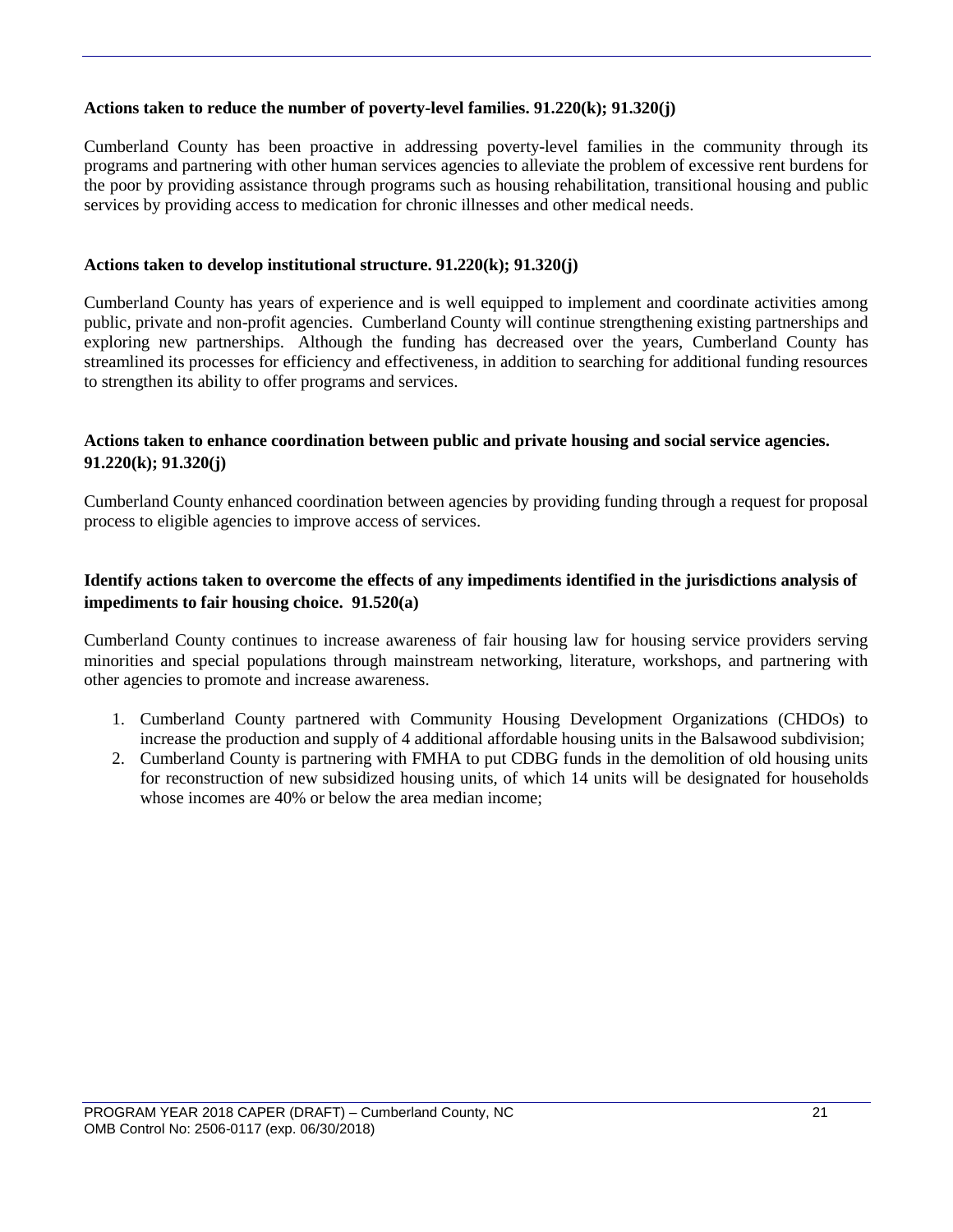## **CR-40 - MONITORING 91.220 AND 91.230**

**Describe the standards and procedures used to monitor activities carried out in furtherance of the plan and used to ensure long-term compliance with requirements of the programs involved, including minority business outreach and the comprehensive planning requirements**

Cumberland County has standards in place to monitor activities for programmatic and contract compliance of the sub grantees. Projects and programs that are funded with CDBG, HOME, CoC, and other Federal and State funds are subject to monitoring. All sub grantees receiving CDBG Public Services funds are monitored on a regular basis through the submittal of either monthly, quarterly, or one-time reports to the County, as identified in their funding agreements. For agencies that receive HOME or CDBG funds for development of housing, longterm affordability controls are monitored in accordance with the funding agreements.

Sub grantee monitoring includes:

**Pre-disbursement / pre-monitoring conferences** are conducted to ensure that sub grantees understood the rules and requirements of the programs. During each conference, specific contract requirements, documentation and filing procedures, reporting requirements, and reimbursement procedures were explained to the sub grantee.

**Desk reviews** are conducted periodically as requests for reimbursements are submitted by the sub grantees on a monthly basis to ensure timely expenditure of funds. The County disburses its funds via a reimbursement process. The County reimburses sub grantees only when a request for reimbursement was accompanied with supporting documentation such as copies of invoices, cancelled checks, receipts, time sheets, etc. Sub grantees were also required to submit budget summary reports so that these reports can be compared for accuracy. Activity summary reports are required to be submitted on a regular basis to monitor the sub grantee's progress towards meeting their goals.

**Onsite monitoring visits** are performed during the program year on selected sub grantees. Some of the areas reviewed most often during onsite visits include:

- Compliance with participant eligibility, income certification requirements, and documentation guidelines; and reporting;
- Confidentiality procedures;
- Progress towards meeting projected goals and timely use of funds;
- Compliance with specific contractual requirements; and
- Review of audit report.

#### **Citizen Participation Plan 91.105(d); 91.115(d)**

#### **Describe the efforts to provide citizens with reasonable notice and an opportunity to comment on performance reports**.

Cumberland County Community Development encourages all citizens, public agencies, and other interested parties to review and comment on performance reports on housing and community development activities. The Department ensures that the public is provided with reasonable and timely access to meetings, information and records. A draft of the Consolidated Annual Performance and Evaluation Report (CAPER) was made available for public review for 15 days prior to submission to HUD. Notice of the comment period was published in the local newspaper and the draft is posted on the County's website. Hard copies were made available at various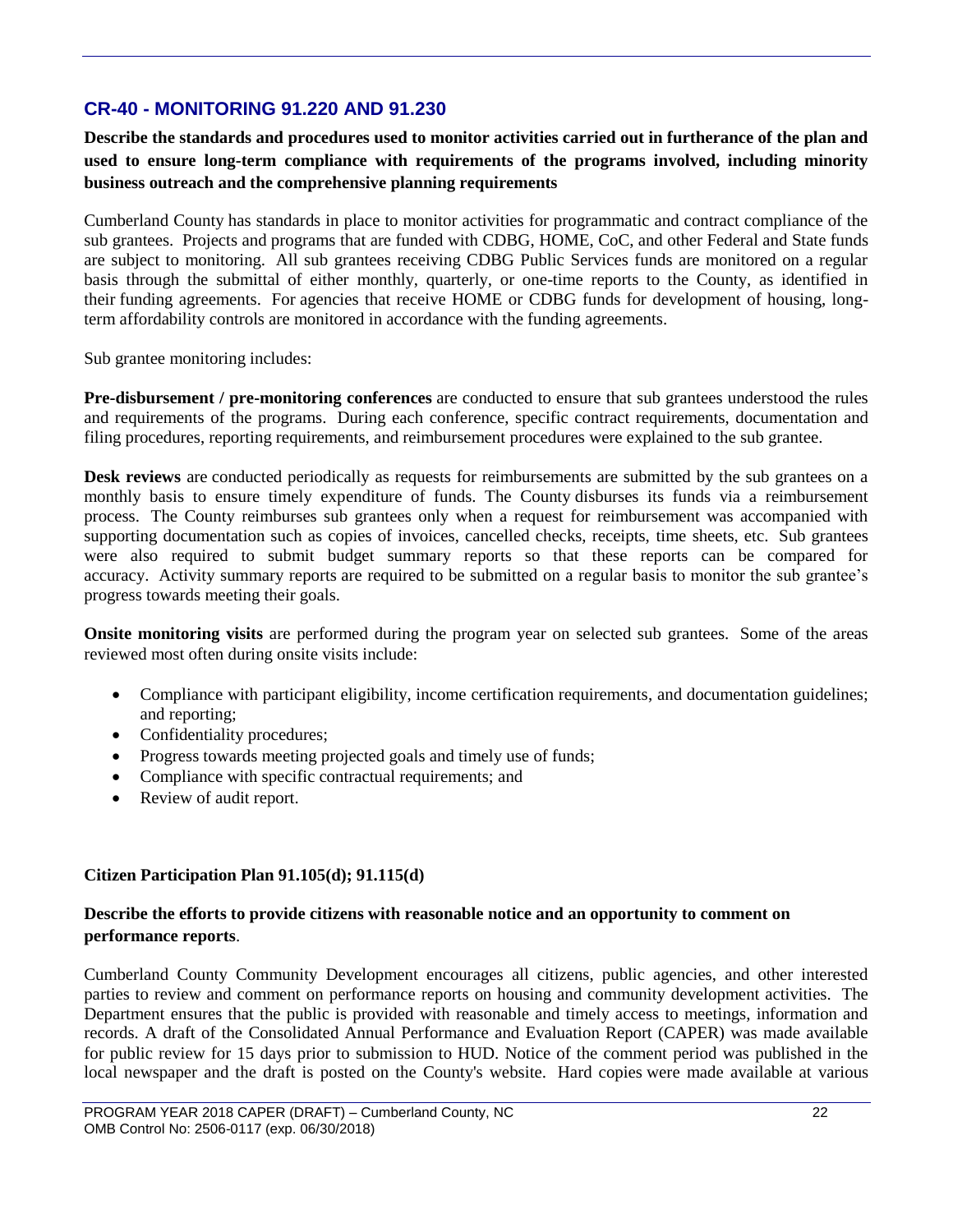locations to include Cumberland County Community Development's lobby and Town Halls. A public notice of the hearing was published at least two weeks prior to the hearing date.

The Public Hearing will be held September 16, 2019 at the Cumberland County Board of Commissioners'' meeting and no comments were received during the public hearing or public review period.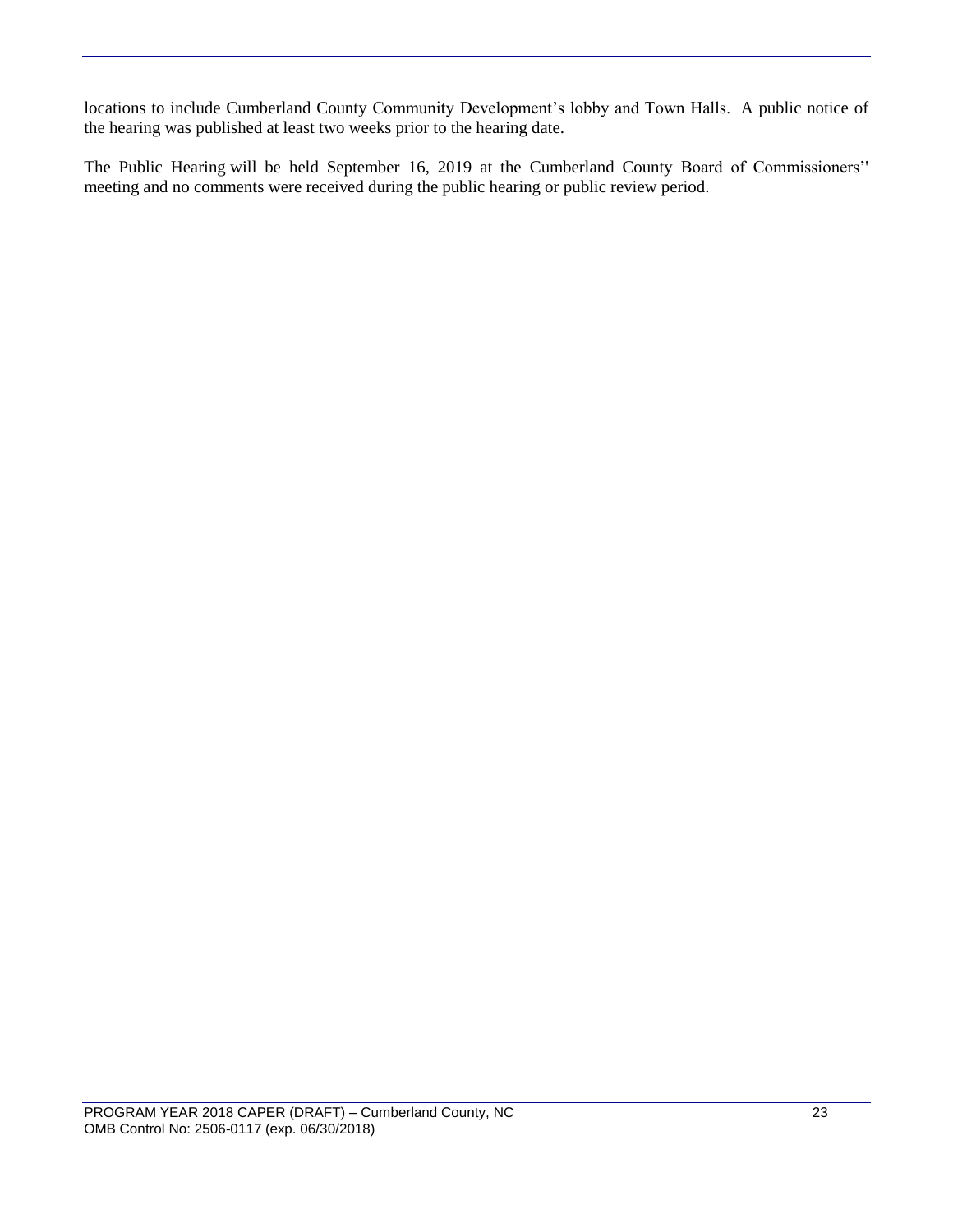## **CR-45 - CDBG 91.520(C)**

**Specify the nature of, and reasons for, any changes in the jurisdiction's program objectives and indications of how the jurisdiction would change its programs as a result of its experiences.**

Cumberland County Community Development does not plan to make any changes to the program objectives. However, the Department may need to modify the certain program guidelines to ensure goals will be met and programs are carried out in an efficient manner.

#### **Does this Jurisdiction have any open Brownfields Economic Development Initiative (BEDI) grants?**

No.

**[BEDI grantees] Describe accomplishments and program outcomes during the last year.**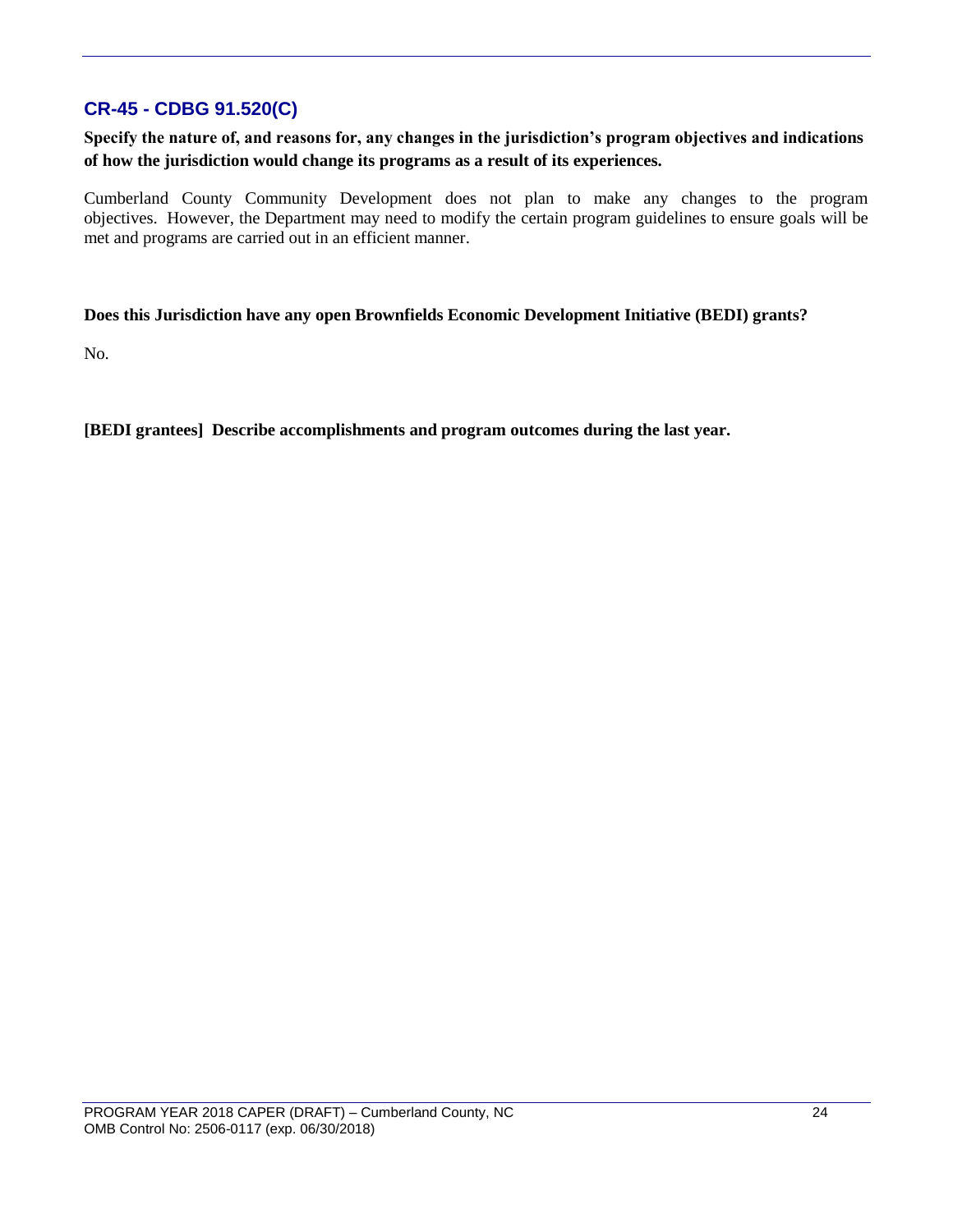### **CR-50 - HOME 91.520(D)**

#### **Include the results of on-site inspections of affordable rental housing assisted under the program to determine compliance with housing codes and other applicable regulations**

Please list those projects that should have been inspected on-site this program year based upon the schedule in §92.504(d). Indicate which of these were inspected and a summary of issues that were detected during the inspection. For those that were not inspected, please indicate the reason and how you will remedy the situation.

For the PY 2018, Cumberland County Community Development conducted onsite monitoring visits to the following apartment complexes:

- Blanton Green (United Management)
- Crosswinds I/II (United Management)
- Dogwood Manor (United Management)
- Golfview (United Management)
- Haymount Manor (United Management)
- Legion Crossings (United Management)
- Legion Manor (United Management)
- Southview Green (United Management)
- Southview Villas (United Management)
- Spring Lake Green (United Management)
- Sycamore Park (United Management)
- Pine Ridge Manor (Excel Property Management)

United Management apartment complexes were reviewed from July 23-26, 2018. Excel Property Management was reviewed on August 29, 2018. Cumberland County Community Development staff also conducted a physical inspection on all apartment complexes. There were no findings and all minor issues were addressed prior to this report. The next monitoring visit is scheduled in the fall of 2019.

#### **Provide an assessment of the jurisdiction's affirmative marketing actions for HOME units. 92.351(b)**

#### Affirmative Marketing

Both companies use a marketing strategy which includes utilizing various outreach methods and newspaper advertisements. Outreach efforts are made through churches, personal visits, site signs, and community contacts. The waiting list for prospective tenants continues to grow for all apartment complexes.

#### Tenant Selection and Lease Term

The criteria for selecting tenants are based on the gross household income, household size, credit check, criminal background check, and monthly income for one, two, and three or more member households. The lease is effective for 12 months. At the end of the term, the lease is renewable month to month.

#### **Refer to IDIS reports to describe the amount and use of program income for projects, including the number of projects and owner and tenant characteristics**

HOME Program income for 2018 is detailed in the report PR09. Prior year program income funds were used for